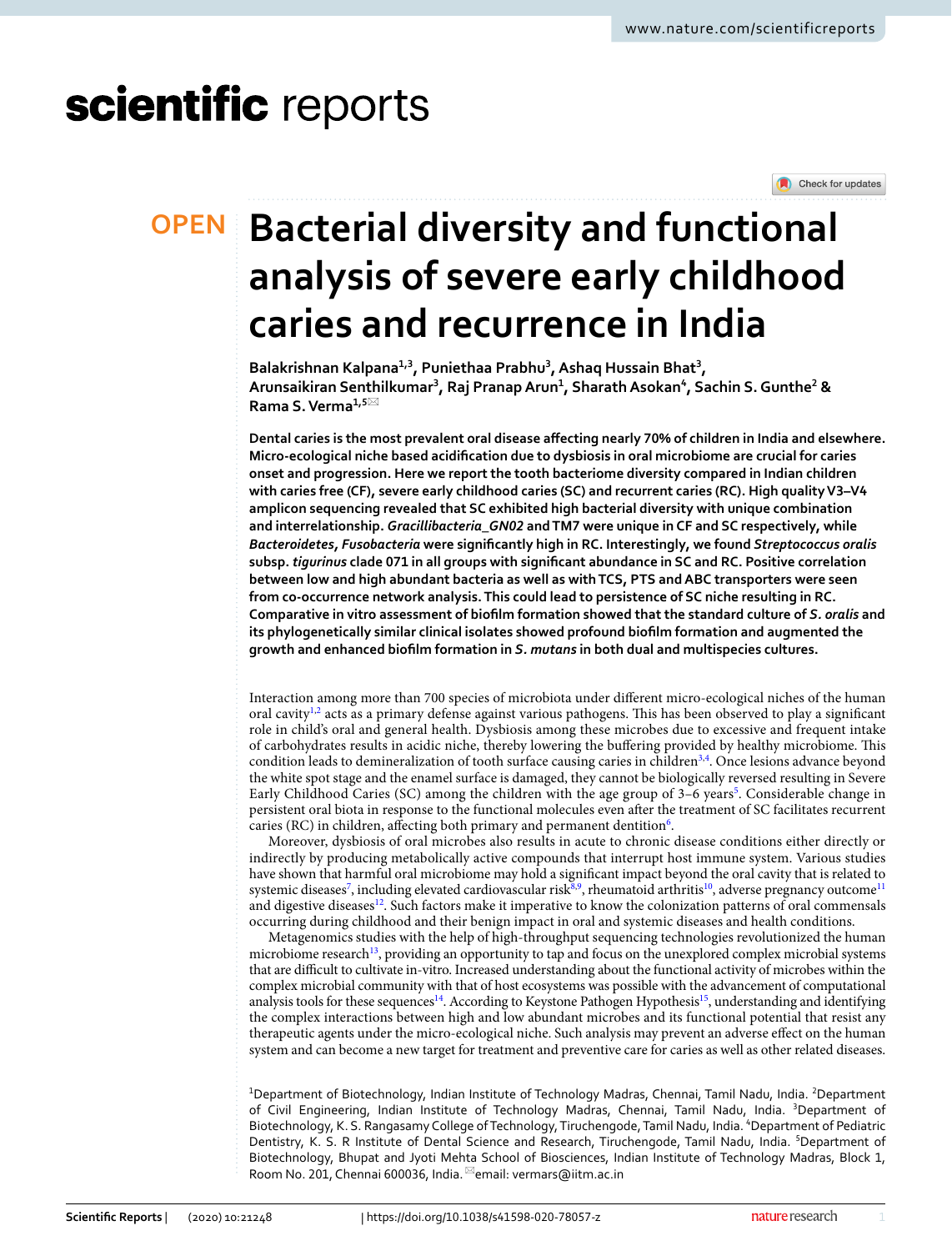| Sample ID       | <b>Study group</b> | Gender | Age            | <b>DMFT</b>             | No. of sequences | <b>Unique reads</b> | Duplicate reads | % Trimmed | % of top<br>overrepresented<br>sequence | % of the sum<br>of remaining<br>overrepresented<br>sequences |
|-----------------|--------------------|--------|----------------|-------------------------|------------------|---------------------|-----------------|-----------|-----------------------------------------|--------------------------------------------------------------|
| P <sub>1</sub>  | Normal             | Female | 3              | $\mathbf{0}$            | 324,653          | 30,867              | 293,786         | 0.029     | 13.8                                    | 58.08                                                        |
| P <sub>2</sub>  | Normal             | Female | 6              | $\mathbf{0}$            | 368,052          | 34,579              | 333,473         | 0.03      | 8.2                                     | 64.01                                                        |
| P <sub>3</sub>  | Normal             | Female | 5              | $\mathbf{0}$            | 500,131          | 51,239              | 448,892         | 0.025     | 11.7                                    | 56.07                                                        |
| P8              | Normal             | Female | 3              | $\mathbf{0}$            | 843,584          | 154,048             | 689,536         | 0.032     | 17.4                                    | 51.24                                                        |
| P <sub>9</sub>  | Normal             | Female | $\overline{4}$ | $\mathbf{0}$            | 426,340          | 39,929              | 386,411         | 0.029     | 12.4                                    | 57.52                                                        |
| P10             | Normal             | Male   | 5              | $\overline{0}$          | 791,013          | 69,365              | 721,648         | 0.035     | 1.6                                     | 65.50                                                        |
| P11             | Normal             | Male   | $\overline{4}$ | $\mathbf{0}$            | 1,044,615        | 87,922              | 956,693         | 0.033     | 2.1                                     | 57.34                                                        |
| P <sub>15</sub> | Normal             | Male   | $\overline{4}$ | $\mathbf{0}$            | 989,960          | 91,168              | 898,792         | 0.035     | 2.7                                     | 61.17                                                        |
| P17             | Normal             | Male   | 5              | $\mathbf{0}$            | 959,351          | 83,279              | 876,072         | 0.034     | 2.1                                     | 63.31                                                        |
| P <sub>4</sub>  | Disease            | Male   | 5              | 5                       | 581,388          | 62,484              | 518,904         | 0.031     | 8.3                                     | 58.69                                                        |
| P <sub>5</sub>  | Disease            | Female | $\overline{4}$ | $\overline{4}$          | 541,995          | 46,244              | 495,751         | 0.033     | 7.1                                     | 64.15                                                        |
| P6              | Disease            | Female | 5              | $\overline{4}$          | 763,526          | 53,837              | 709,689         | 0.033     | 10.8                                    | 65.19                                                        |
| P7              | Disease            | Male   | $\overline{4}$ | $\overline{4}$          | 519,897          | 44,592              | 475,305         | 0.03      | 17.0                                    | 59.49                                                        |
| P <sub>13</sub> | Disease            | Female | 5              | $\overline{4}$          | 928,077          | 67,115              | 860,962         | 0.036     | 4.4                                     | 68.04                                                        |
| P <sub>14</sub> | Disease            | Male   | 6              | 5                       | 790,177          | 38,068              | 752,109         | 0.038     | 16.4                                    | 64.44                                                        |
| P33             | Disease            | Male   | 5              | 5                       | 423,672          | 37,885              | 385,787         | 0.031     | 13.0                                    | 58.97                                                        |
| P35             | Disease            | Male   | 6              | 5                       | 976,071          | 65,141              | 910,930         | 0.034     | 2.1                                     | 61.96                                                        |
| P39             | Disease            | Male   | 6              | 5                       | 289,569          | 30,562              | 259,007         | 0.031     | 6.2                                     | 65.03                                                        |
| P <sub>40</sub> | Disease            | Female | 5              | $\overline{4}$          | 400,603          | 43,049              | 357,554         | 0.03      | 6.9                                     | 61.39                                                        |
| P <sub>19</sub> | Recurrent          | Male   | 6              | $\overline{c}$          | 1,197,632        | 76,828              | 1,120,804       | 0.037     | 19.5                                    | 60.19                                                        |
| P <sub>21</sub> | Recurrent          | Female | $\overline{7}$ | $\overline{c}$          | 963,211          | 69,289              | 893,922         | 0.035     | 3.8                                     | 59.44                                                        |
| P23             | Recurrent          | Male   | 6              | $\overline{c}$          | 946,556          | 91,744              | 854,812         | 0.033     | 2.4                                     | 58.57                                                        |
| P <sub>25</sub> | Recurrent          | Female | $\overline{7}$ | 3                       | 916,099          | 85,611              | 830,488         | 0.033     | 3.8                                     | 57.66                                                        |
| P31             | Recurrent          | Female | 7              | 3                       | 980,648          | 69,794              | 910,854         | 0.036     | 3.7                                     | 66.27                                                        |
| P32             | Recurrent          | Female | 6              | $\overline{4}$          | 1,018,812        | 56,302              | 962,510         | 0.037     | 9.6                                     | 73.01                                                        |
| P36             | Recurrent          | Female | 7              | 3                       | 423,917          | 39,608              | 384,309         | 0.03      | 8.0                                     | 63.27                                                        |
| P37             | Recurrent          | Female | $\overline{7}$ | $\overline{2}$          | 332,321          | 44,845              | 287,476         | 0.031     | 9.1                                     | 58.15                                                        |
| P38             | Recurrent          | Male   | 6              | $\overline{\mathbf{3}}$ | 343,591          | 38,805              | 304,786         | 0.029     | 7.3                                     | 61.88                                                        |

<span id="page-1-0"></span>**Table 1.** Patient demographic data and QC of NGS data.

Here, we report the analysis of both over-represented and under-represented caries causing microbiota, its predictive functional traits, co-aggregation with each other and their susceptibility towards secondary caries in SC and RC of Indian children. Importance was given to the exploration of biomarkers in-order to identify the key pathogen and its functional properties that resist the micro ecological stress. Interaction network analysis among the oral microbiota and functional traits would enhance the understanding about the strong network of oral bacterial species especially in SC and RC that could paves way for early detection and management of dental caries.

#### **Results**

**Demography of caries status.** In the current report, study subjects were categorized into three study groups and two gender groups. Caries status of the participants, their age and gender are presented in Table [1](#page-1-0). Sequencing were performed for 30 samples, Caries Free (CF)  $(n=10)$ , Severe Early Childhood Caries (SC)  $(n=10)$ , Recurrent Early Childhood Caries (RC)  $(n=10)$ , from the 55 children enrolled because of low yield and quality of DNA. Gender proportion (Female/Male) of the study subjects CF, SC and RC were 5/5, 4/6, 6/4 respectively. Significant differences were not observed in the mean age and gender proportion among three study groups.

**Biodiversity of microbiota among SC, RC and CF micro ecosystem through high quality sequencing.** A total of 15,270,361 high quality reads were generated from 28 samples with an average of 391,573 per sample ranging between 110,367 and 772,880 after trimming out low quality reads (Table [1\)](#page-1-0). High richness in species diversity using Shannon, Chao and ACE index with 52,628 unique OTU's after trimming out the low-quality reads were observed. RC exhibits significant difference in Chao 1 index with CF ( $P = 0.039$ ), SC (P = 0.043) and in ACE with CF (0.012) and SC (P = 0.009) (Fig. [1A](#page-2-0)). Out of 52,628 OTU's obtained in the analysis SC, CF and RC are characterized by 19,984, 12,473 and 8306 unique OTU's respectively. SC and CF shared 7314 OTU, CF and RC shared 4556, RC and SC shared 5320 OTU's. In common 3682 OTU's were shared by all three study groups. Representative Venn diagram illustrates the number of unique and shared OTUs in each study group (Fig. [1B](#page-2-0)). To investigate the relatedness of microbiome composition, separation of beta

2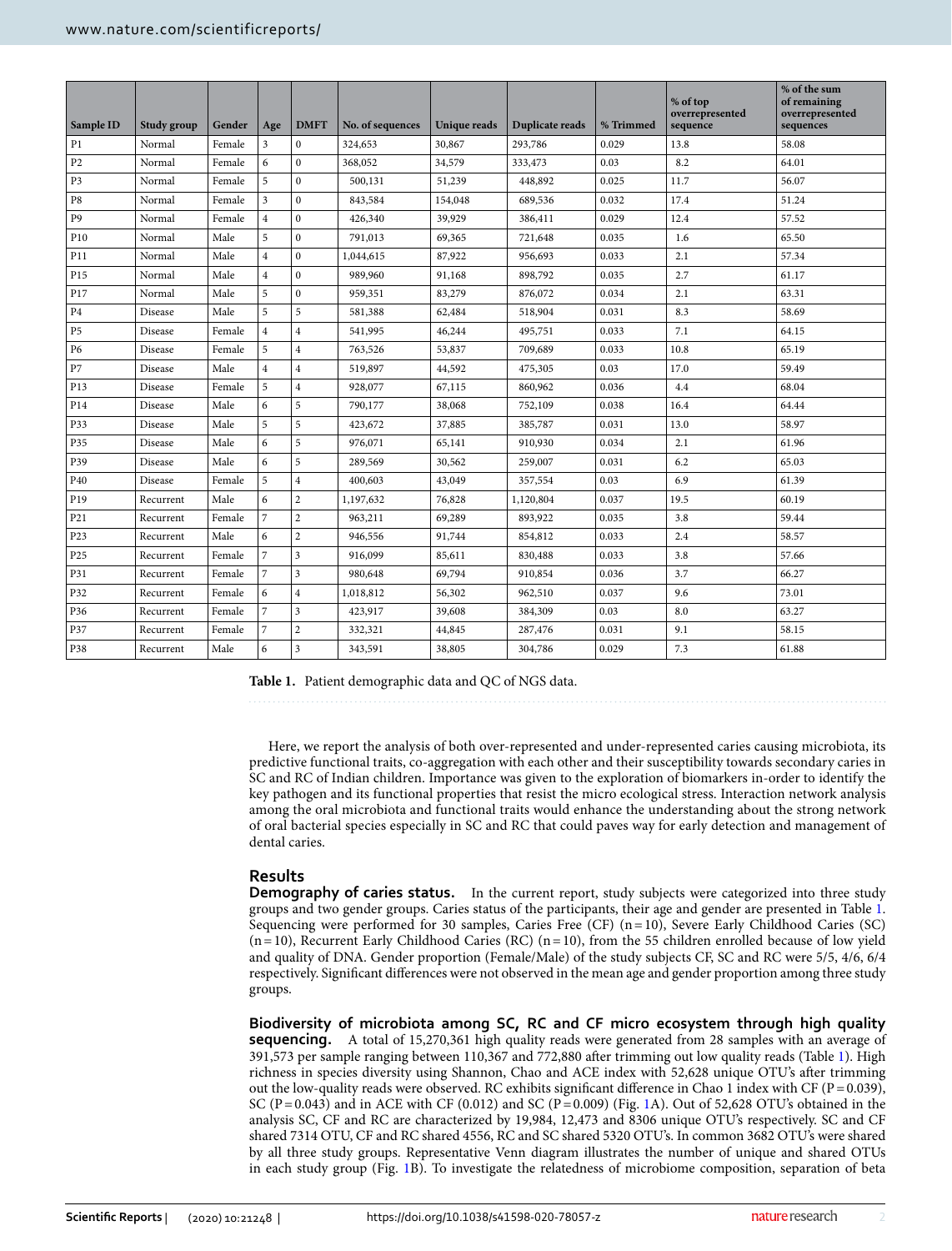

<span id="page-2-0"></span>**Figure 1.** Diversity comparison of SC, CF and RC microbiota. (**A**) Boxplot of ACE and Chao 1 diversity in the three groups. Outliers are represented by dots. Significant differences between groups are shown by lines and the following notation. P < 0.05 (\*), P < 0.01 (\*\*), P < 0.001 (\*\*\*). (**B**)Venn diagram illustrated the number of shared OTUs between SC, CF and RC at 97% similarity. Coloured circles represented each group and intersection part between circles represented the number of shared OTUs. (**C**) Principal coordinates analysis (PCoA) based on weighted UniFrac distance of community structure among all the individuals of three treatment groups. Each color circle represents one sample: pink for SC group  $(n = 10)$ ; blue for CF group  $(n = 8)$ ; violet for RC group  $(n = 10)$ . (**D**) Box plot comparison of beta diversity analysis across treatment groups at genera level. The X-axis denotes the population studied while Y-axis denotes the corresponding Shannon–Weaver index representing the beta diversity of treatment and gender group.

diversity among CF, SC and RC samples based on PCoA (Principle Co-ordinates) axes 1 and 2 was given in the Bray Curtis Plot (Fig. [1](#page-2-0)C). The microbiota shows clear segregation between CF and RC but between CF–SC and SC–RC the microbiota overlaps considerably. Boxplot analysis of Weighted UniFrac distance showed significant difference between all groups and within group comparison except the distance between SC vs SC to RC vs RC and SC vs SC to all within the study group and between study groups (Fig. [1D](#page-2-0)). Similarly, significant differences were observed for all with in gender to male vs male and female vs female (Fig. [1D](#page-2-0)).

**Taxonomical analysis of bacterial diversity and its phylogenetic relationship in SC, RC and CF group of Indian children.** Upon aligning the 52,628 unique OTU's with the HOMD database at a 97% similarity level a total of 780 species from 10 phyla were classified. Percentage distribution of relative abun-dance of bacterial diversity at genus level was given in Fig. [2](#page-3-0)A. Among the 5 most abundant phyla Firmicutes dominated in all the three groups (CF—46.56%, SC—3.25%, RC—42.02%) followed by Proteobacteria (CF— 36.99%, SC—32.98%, RC—29.55%). The next dominant group was Actinobacteria followed by Fusobacteria in SC, whereas CF was dominated by unassigned (9.3%) and RC was dominated by Fusobacteria (12.43%) and Bacteroidetes (6.43%). The abundance level of Actinobacteria was diminished in CF with 2.6% and it was slightly higher in RC with 5.1%. The Candidate Phyla Radiation (CPR) phyla TM7 was found to occur in all three groups with low abundance whereas SR1 and GN02 were represented only in the CF group. All 10 phyla constituted around 93.3% of aligned taxonomy while the remaining 6.63% constitute unassigned bacteria (Fig. S1). Col-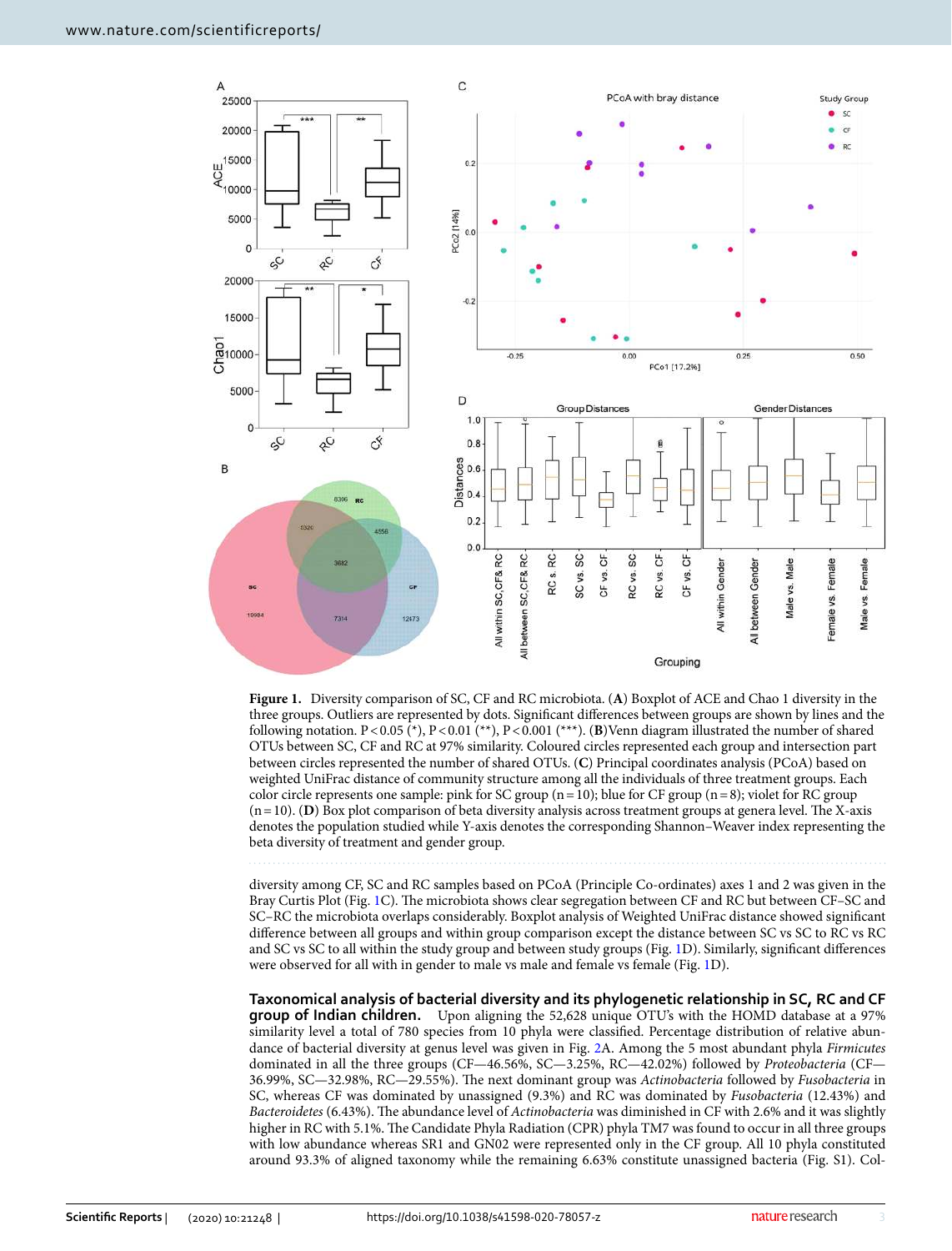

<span id="page-3-0"></span>**Figure 2.** (**A**) Broad and Fine detail compositional differences of microbiota at genus level. (**B**) Coloured heatmap represent the hierarchical clustering of microbiota data at a bacterial family level. Abundances are coloured according to the colour key on the top left with blue representing a value of zero. Euclidean distance and complete linkage were used to cluster the rows and columns of the heatmap. All taxa present at less than 1% in all three groups were excluded from the heatmap. Heatmap was annotated using plotly\_4.8.0.

oured heat map depicts the phylogenetic relatedness based on Euclidean distance between samples and their constituent microbial taxa that are represented by vertical and horizontal dendrogram (Fig. [2B](#page-3-0)). Horizontal clustering clearly exhibits the grouping of taxon based on their relative abundance in every individual with major clusters of Neisseria, Streptococcus, Haemophilus, Veillonella and Leptotrichia.

**Over-represented and under-represented bacteria in SC and RC.** To understand the over and underrepresented bacteria in the tooth biofilm of each study group, top 100 taxa based on their relative abundance was subjected to Two-way ANOVA with multiple comparisons among the study groups. High relative abundance of Streptococcaceae, Neisseriaceae, Pasteurellaceae, Veillonellaceae, Leptotrichiaceae and low relative abundance of Corynebacteriaceae was observed to be common in all three study groups. In SC samples Micrococcaceae, Selenomonadaceae, Bifidobacteriaceae, Lactobacillales were overrepresented and Absconditabacteria\_(SR1)\_[F1], Fusobacteriaceae, Porphyromonadaceae, Campylobacteraceae were represented with low relative abundance. The CF group is overrepresented by Gemellaceae, Flavobacteriaceae with a high relative abundance and Gracilibacteria\_(GN02), Absconditabacteria\_(SR1), Campylobacteraceae, Prevotellaceae, with low abundancy level. Families like Fusobacteriaceae, Campylobacteraceae, are expressed at high abundance in RC, whilst it exhibited low to very low abundance in SC and CF group. RC group show relatively low abundance in families like Gemellaceae, Absconditabacteria\_(SR1)\_[F1], Prevotellaceae, Lactobacillaceae, Corynebacterium, Selenomonadaceae. Significance of high abundant bacteria at genus level between the study groups was depicted in (Fig. S2). Streptococcus oralis subsp. tigurinus clade 071 and other non-mutan Streptococcus exhibit a highly significant difference in SC and RC group from that of the CF group. Fusobacterium was found to be significantly very low in the CF group than in the SC and RC groups. Veillonella parvula and Veillonella dispar were reported in the CF group with a highly significant difference from that of RC and SC group. Of Neisseria and Haemophilus that occur high in CF, Neisseria was found to be highly significant than that of Haemophilus from RC and SC group. Other caries causing bacteria like Leptotrichia, Aggregatibacter, Capnocytophaga leadbetteri, Selenomonas, Prevotella, Rothia found in high occurrence in SC and RC group when compared to the CF group with no significant difference among them.

**Diversified bacteria that represents potential biomarkers in caries and caries-free conditions.** Unique bacterial community composition associated with the tooth biofilm was examined by comparing the relative abundance of the taxa among SC, RC and CF groups by LeFse analysis. The SC group is sturdily represented by 17 differentially abundant taxa that include Bifidobacteriales, Pseudomonadales, Fusobacterium nucleatum subsp. vincentii, Lactobacillus salivarius, Enterococcaceae, Micrococcaceae, Carnobacteriaceae, Dialister invisus, Atopobium, Prevotella sp\_HMT\_313, Granulicatella adiacens, Granulicatella elegans, Megasphaera micronuciformis, Veillonellaceae, Prevotella and Neisseria subflava. In recurrent groups the differences

4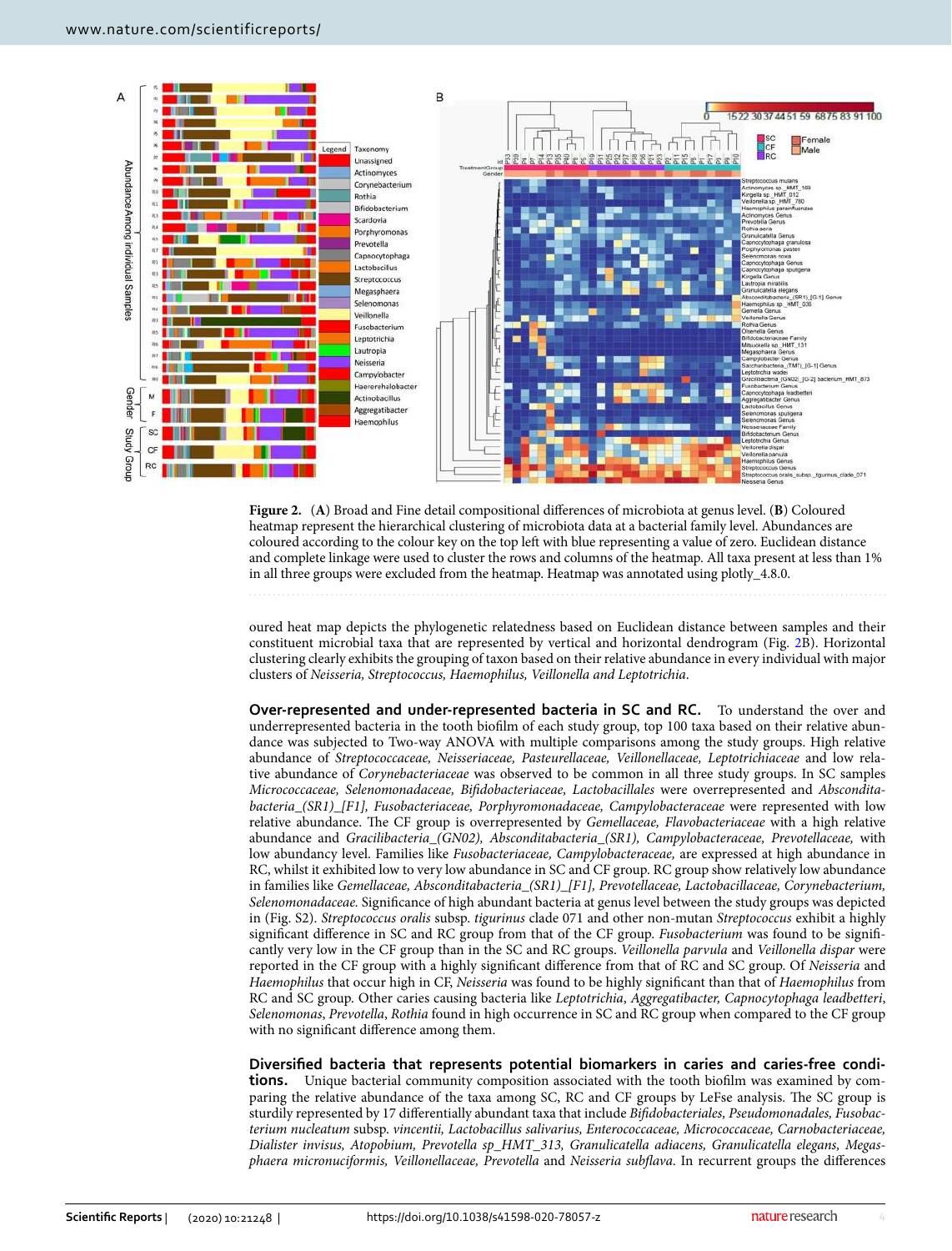

<span id="page-4-0"></span>**Figure 3.** The potential biomarkers defined by LeFSe analysis and LDA (**A**–**C**). Cladogram for the taxonomic representation of significant differences between CF, SC and RC groups. The coloured nodes from the inner to the outer circles represent taxa from the phylum to genus level. Histogram of the LDA scores for differentially abundant features among groups. The threshold on the logarithmic LDA score for discriminative features was set to 3.0. (**A**) Histogram of the LDA scores (log 10) computed for features that were differentially abundant in children with SC, RC and CF. (**B**) Taxonomic representation of statistically and biologically consistent differences in children with SC, RC and CF. (**C**) Histogram of the possible biomarkers between RC and CF. [https](https://huttenhower.sph.harvard.edu/galaxy/)  ://huttenhower.sph.harvard.edu/galaxy/.

were attributable to the enrichment of *Propionibacteriales, Bacteroidales\_G\_2\_bacterium\_HMT\_274, Fusobac*terium sp.\_HMT\_203, Coriobacteriaceae, Campylobacter gracilis, Pseudomonas, Slackia exigua, Neisseria oralis, Lachnospiraceae\_G\_3\_bacterium\_HMT\_100, Kingella sp.\_HMT\_100, Prevotella saccharolytica and Bergeyella. Interestingly the tooth biofilm of the CF group was dominated by Negativicutes followed by four different Gracilibacteria\_GN02, three different Actinomyces sp., Veillonella sp.\_HMT\_780, Rothia mucilaginosa and Haemophilus parainfluenzae (Fig. [3A](#page-4-0)). Thus, the significant differences observed in the abundance of Bifidobacteriales, Granulicatella, Micrococcaceae, Carnobacteriacea, Enterococcaceae and Lactobacillus between the CF and SC groups may be related to the disease condition in affected children. Additionally, the significant differences observed in the abundance of Propionibacteriales, Pseudomonadales, Lachnospiraceae, Bergeyella, Prevotella, Slackia could be related to the secondary caries formation in RC groups (Fig. [3B](#page-4-0)). It has been observed that Fusobacterium nucleatum and Lachnospiraceae\_G\_3\_bacterium HMT 100 might be the key organism in the severity of the disease conditions (Fig. [3C](#page-4-0)).

#### **Mutual relationship among biofilm forming caries microbiota exhibited in SC and RC ecologi-**

**cal niche.** Co-occurrence network among the core microbiome was constructed with the organisms that occur in 90% of the study group which consists of 80 nodes and 357 edges. Both positive and negative correlation among the interacting groups were shown as edges with green and red colour respectively. This network was characterized with two major clusters one with early colonizers and other with middle and late colonizers. All the late colonizers were found to interact mutually with each other. Separate clusters among the bacteria Carnobacteriaceae, Aerococcaceae, Granulicatella elegans, Enterococcus and Abiotrophia defective that belongs to the class Bacilli were observed. (Fig. [4A](#page-5-0)). The network of disease conditions constitutes 127 nodes with 2115 interactions indicating a strong association of complex networks among the bacterial community. Analysis on interacting microbes reveals that the Coriobacteria, Micrococceae was found to occur exclusively in caries condition exhibiting positive interaction with most of the early and late colonizers. S. oralis subsp. tigurinus clade 071 that shows high abundance in all three study groups had negative interaction with Kingella\_sp.\_HMT\_012 in the core microbiome. However, in the disease network S. oralis subsp. tigurinus clade 071 exhibited positive inter-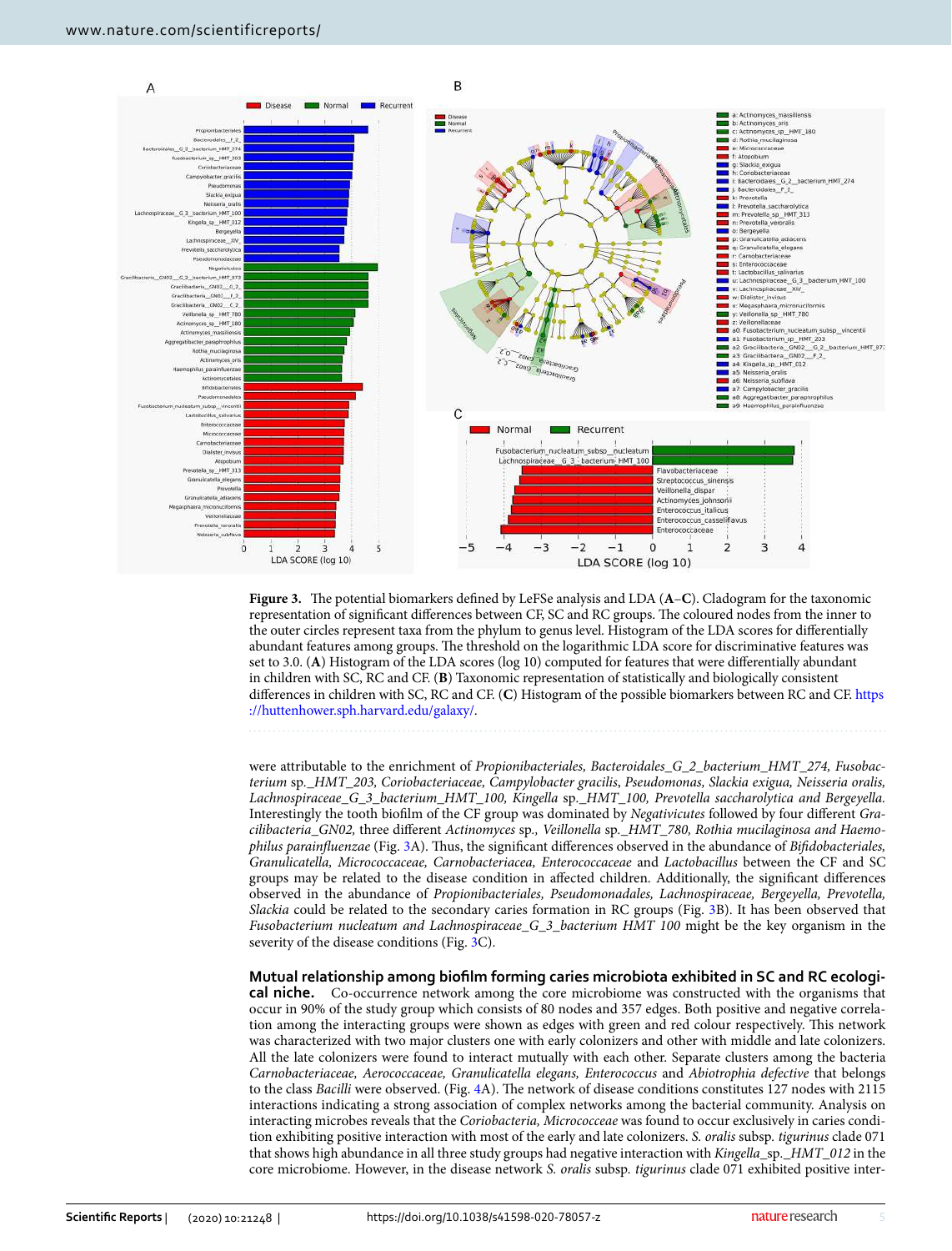

<span id="page-5-0"></span>Figure 4. Co-occurrence interaction networks of oral microbial communities is shown in the above figure. (**A**) The complete network of core microbiome that represented in 95% of the all three study group. (**B**) The significant central interaction in recurrent caries. The solid green line represents co-presence and dotted red line indicates mutual exclusion. Arrows at the end of each line represent the direction of interaction among the different microbes. All the interacting microbes are represented with different colour according to their Class.

action with Streptococcus, Carnobacteriaceae, Bacillales, Gemella, S. parasanguinis and Granulicatella (Fig. [4B](#page-5-0)). Central interaction mainly occurs among Corynebacterium durum, Haemophilus parainfluenzae, Oribacterium, Enterococcaceae, Micrococcaceae, Capnocytophaga sputigena, Capnocytophaga leadbetteri, Prevotella and Lachnospiraceae. The interaction that occurs among Pasteurellaceae, Corynebacterium matruchotii, Eikenella, Fusobacterium, Veillonella tobetsuensis and Bifidobacterium dentium shows positive co-occurrence and Veillonella parvula and Gemella shows mutual exclusion with Bifidobacterium dentium (Fig. S3). Under disease condition three different strains of Saccharibacteria\_TM7\_(G-1,C-1,F-1) found to interact with most of the middle and late colonizers like Selenomonas, Tannerella, Prevotella, Eikenella, Lachnoanaerbaculum, Clostridia, Camphylobacter, Epsilonproteobacteria, Capnocytophaga and Aggregatibacter positively while there seems to be no interaction among the three strains of Saccharibacteria\_TM7 (Fig. S4). Gracillibacteria GN02 was found to have mutual interaction with the majority of biofilm forming microbes in caries free condition.

**Functional prediction of the predominant taxa among three study groups.** Phylogenetic Investigation of Communities by Reconstruction of Unobserved States (PICRUSt) was used to understand and infer the metabolic interactions between the microbiota of CF, SC and RC groups. Essential carbohydrate metabolisms that are related to caries like starch and sucrose metabolism, amino sugar metabolism, TCA cycle, fructose and mannose metabolism, galactose metabolism, glycolysis, pentose phosphate pathway in SC and RC exhibit highly significant difference from CF group (Fig. S5A). A distinct difference was not observed in pyruvate and inositol phosphate metabolism. Analysis on cell motility related pathway shows an increased level of bacterial toxins, bacterial chemotaxis, bacterial motility protein and flagellar assembly in RC and SC groups. The major transport systems related to quorum sensing Phosphotransferase System (PTS), ABC transport system show distinct differences between RC with that of the CF group. Glycan biosynthesis which is the prime function of oral bacterial taxon towards plaque formation found to be high in the RC group (Fig. [5\)](#page-6-0).

**Network analysis of bacterial community with functional traits.** Inter and intra relationship among the biofilm forming microbes and its predictive potential functional molecule was constructed to reveal the role of functional molecules for the ecological interactions among the bacteria in all three study groups. A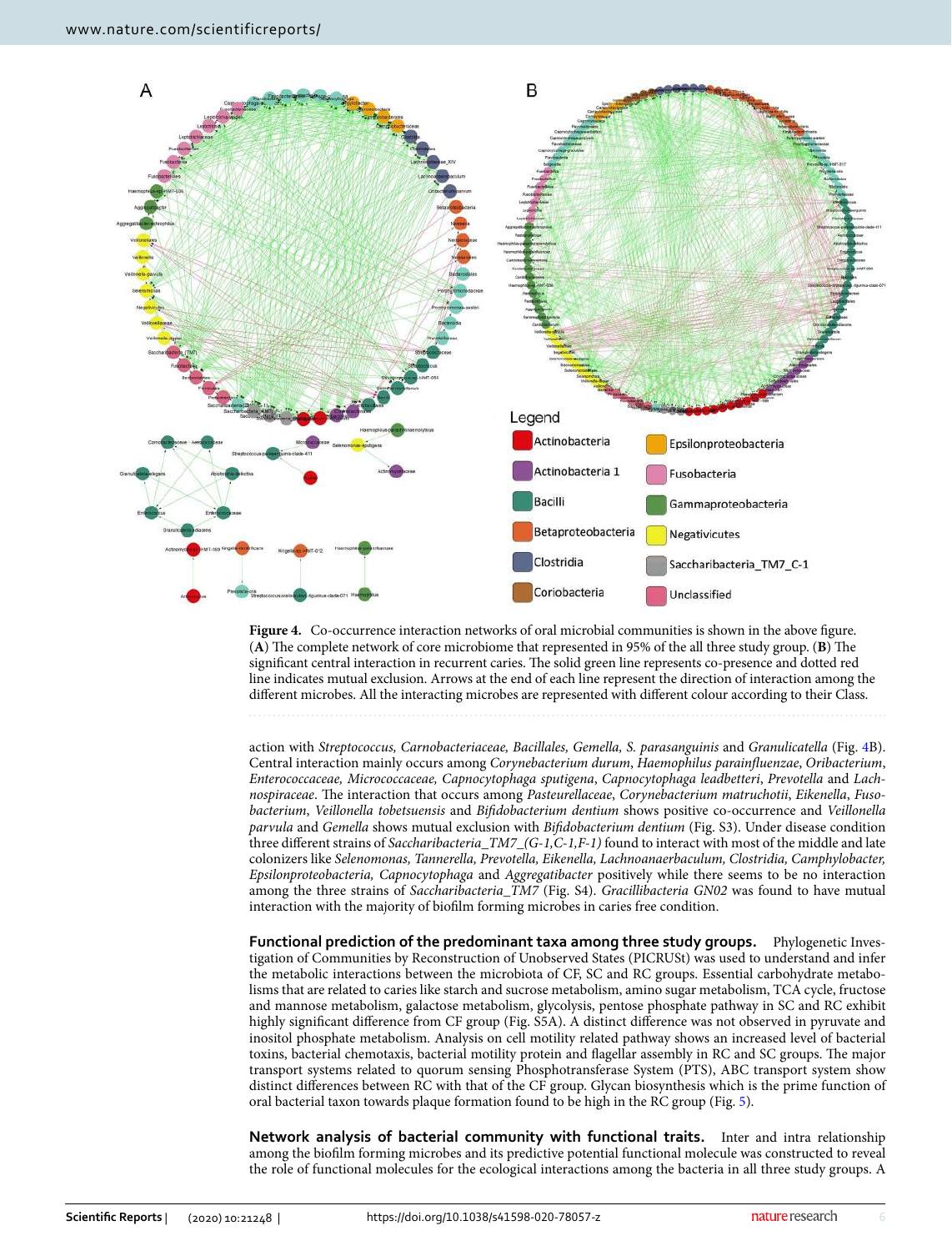

<span id="page-6-0"></span>**Figure 5.** Box plot showing the significantly different KEGG pathways among the three treatment groups CF, SC, and RC. (**A**) ABC transporters, (**B**) phosphotransferase system (PTS), (**C**) bacterial secretion, (**D**) bacterial toxin, (**E**) sugar metabolism, (**F**) starch and sucrose metabolism, (**G**) galactose metabolism, (**H**) N-glycan biosynthesis. Statistical significance was evaluated using Tukey's multiple comparisons test. P-values: \* < 0.05, \*\* < 0.01, \*\*\* < 0.001, \*\*\*\* < 0.0001. Outliers are plotted as circles.

total of 113 nodes with 2717 mutual interactions was obtained using Spearman correlation and P values were adjusted with Benjamini Hochberg multiple test correction to 0.05. More number of positive interactions was observed among different biofilm forming bacteria with that of the predicted functional traits. The network association was clustered based on the interaction among bacteria, cellular processes, environmental information processing, metabolism and organismal systems (Fig. [6\)](#page-7-0). In the case of starch and sucrose metabolism we could observe a positive interaction among major bacteria like Streptococcus, Cardiobacterium hominis, Lachnospiraceae, Selenomonas, Leptotrichia, Atopobium, Prevotella oris, Campylobacter, Coriobacteria, Rothia aeria, Actinobacteria and Corynebacterium. Starch and sucrose metabolism is also positively correlated with other major functional traits like bacterial chemotaxis, pentose phosphate pathway, TCA cycle, bacterial motility proteins, flagellar assembly, N-Glycan biosynthesis, PTS, Two component system and other transport systems (Fig. S7). Of the three transport mechanism ABC transport mechanism exhibited positive interaction with almost all the carbohydrate metabolising bacteria. Along with the above mentioned bacteria in starch and sucrose metabolism Kingella sp. HMT-012, Veillonella parvula, Betaproteobacteria, S. oralis subsp. tigurinus clade 071, Haemphilus shows positive correlation with the TCS (Fig. S8). The PTS shows positive association with Saccharibacteria-TM7, Fusobacteria, Lautropia mirabilis, Tannerella, Neisseria bacilliformis, Clostridia, Corynebacterium matruchotii, Epsilonproteobacteria, Lachnospiraceae, Gemella morbillorum, S. parasanguinis, Aggregatibacter aphophilus, Capnocytophaga (Fig. S9).

**Comparative in vitro characterization of biofilm formation by clinical isolates and standard culture.** Biofilm formation is a major step in caries plaque pathology. Colonies isolated from the tooth swab of SC showed varied levels of biofilm forming capabilities. Isolated clinical cultures grown in congo red agar showed various colour determinations ranging from dark red, red, light brown, black and dry crystalline black. In CRA, 15 isolated clinical cultures (OP 1, OP 2, OP 5, OP 6, OP 8, OP 10, OP 12, OP 14, OP 15, OP 16, OP 17, OP 18, OP 20, OP 32, OP 38) and all standard cultures showed positive results by producing dark black colonies in the agar plate indicating the production of exo-polysaccharide which is a main factor for biofilm formation. Representative CRA assay was given in (Fig. S10A). Phylogenetic comparison between the biofilm forming clinical isolates and S. oralis (MTCC) by BOX PCR showed 5 OPs closer to S. oralis grouped in the same clade. OP32 was the closest to S. oralis (MTCC) while OP12 and OP 29 showed branches near to the standard culture (Fig. [7A](#page-8-0)). OP32 was used for further analysis. Co-culture of CRA positive (OP32) with CRA negative along with standard colonies showed no antagonistic interaction. This indicated OP32 did not show negative growth impact on non-biofilm forming bacteria and vice-versa (Fig. S10B).

**Effect of sucrose on biofilm formation on dual and multispecies biofilm growth over 24 h and** 

**48 h.** Biofilm forming potential of the standard culture as planktonic, dual and mixed species at various time intervals were performed. In all the cultures, exponential growth was observed from 1 hr to 10 h and declined growth in 24 and 48 h culture which could have happened due to deficit in nutrient availability (Fig. [7B](#page-8-0)). When compared to the planktonic cells, the co-cultures (dual cultures) showed increased biofilm formation especially for C. albicans (MTCC) and S. mutans (MTCC). Both exhibited increased production of biomass in the presence of S. oralis (MTCC). Similarly, significant increase in growth of biomass in mixed species was observed at

7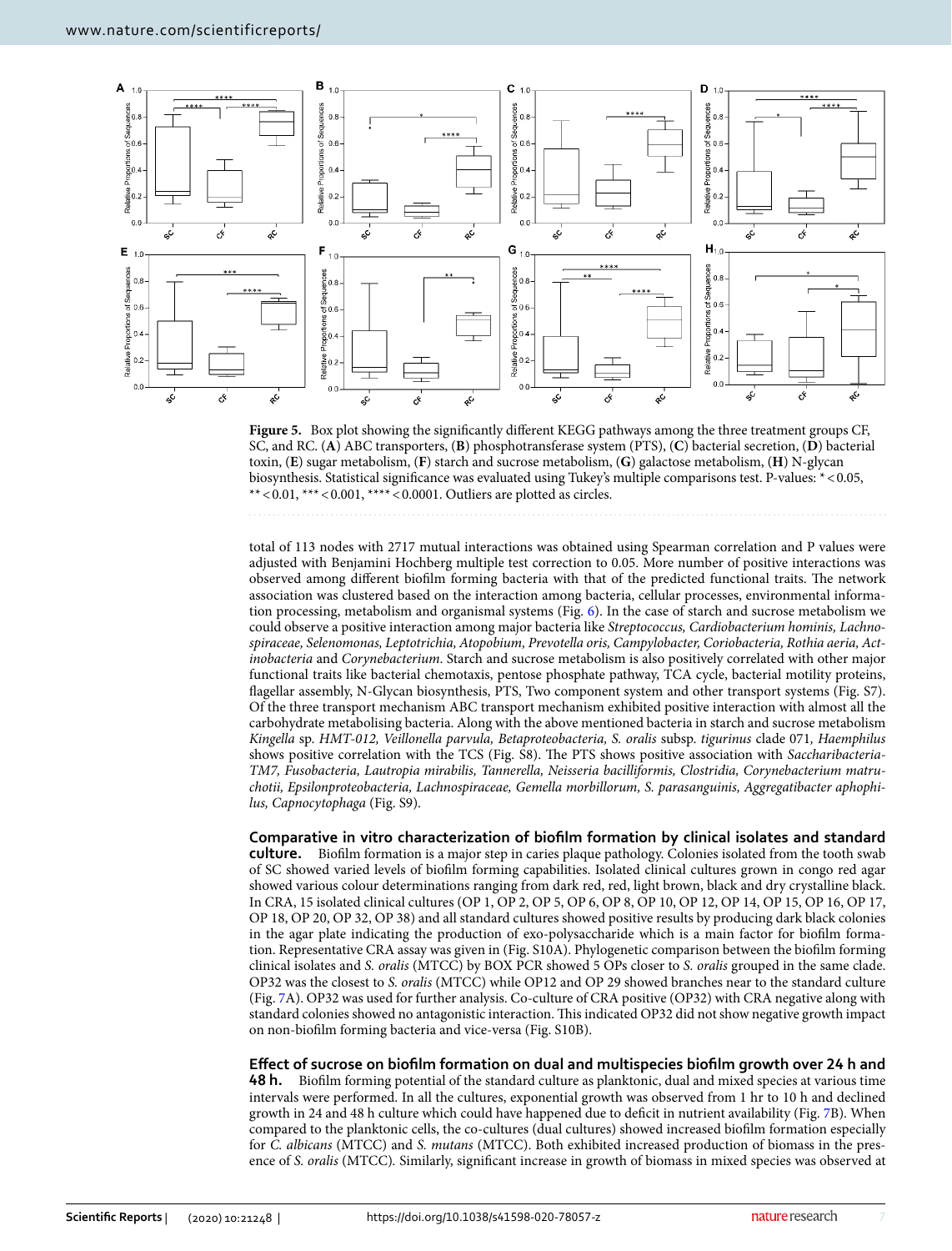

<span id="page-7-0"></span>

all time intervals (Fig. [7B](#page-8-0)). Of the three clinical isolates that show phylogenetic similarity to S. oralis (MTCC) and biofilm forming capacity, OP32 was found to be significantly different from that of the standard cultures and other planktonic cultures at 48 h, however no significant difference was observed in 24 h culture in the presence of sucrose. Hence for dual and multispecies analysis we took OP32 as the reference clinical isolate that showed genetic similarity with S. oralis (MTCC) (Fig. [7](#page-8-0)C). After 24 h and 48 h of biofilm growth, both S. oralis (MTCC): C. albicans (MTCC) and OP32: C. albicans (MTCC) dual species were observed to have an increased biofilm formation compared to mono-species biofilms and S. mutans (MTCC): C. albicans (MTCC) in the presence of sucrose in both 24 h and 48 h. Significance difference in biofilm formation in multispecies at 48 h was observed. Especially at 48 h the biofilm formed by MSII (OP 32: S. mutans (MTCC): C. albicans (MTCC)) significantly differ from MSI (S. oralis (MTCC): S. mutans (MTCC) : C. albicans (MTCC)) with P < 0.001 (Fig. [7D](#page-8-0)).

The pH of the biofilm was observed to decline over 48 h of growth period ranging below 5 in all the planktonic and multispecies cultures in the presence of sucrose when compared to the control media. S. mutans (MTCC): S. oralis (MTCC) and OP32: S. mutans (MTCC) biofilms had the largest decrease in supernatant pH. In the case of C. albicans (MTCC) dual culture we could observe slightly elevated pH above 5 (Fig. [7E](#page-8-0)).

#### **Discussion**

Severe early childhood caries (SC) and its recurrence (RC) is a critical health concern affecting both physical and psychological health of a child. The oral microbiome dysbiosis and formation of conducive cariogenic niche results in severe caries<sup>[16](#page-12-15)[,17](#page-12-16)</sup>. Poor oral hygiene and generalized treatment methods do not completely eradicate the caries forming bacteria that might lead to persistence of these bacteria causing recurrence in Indian children.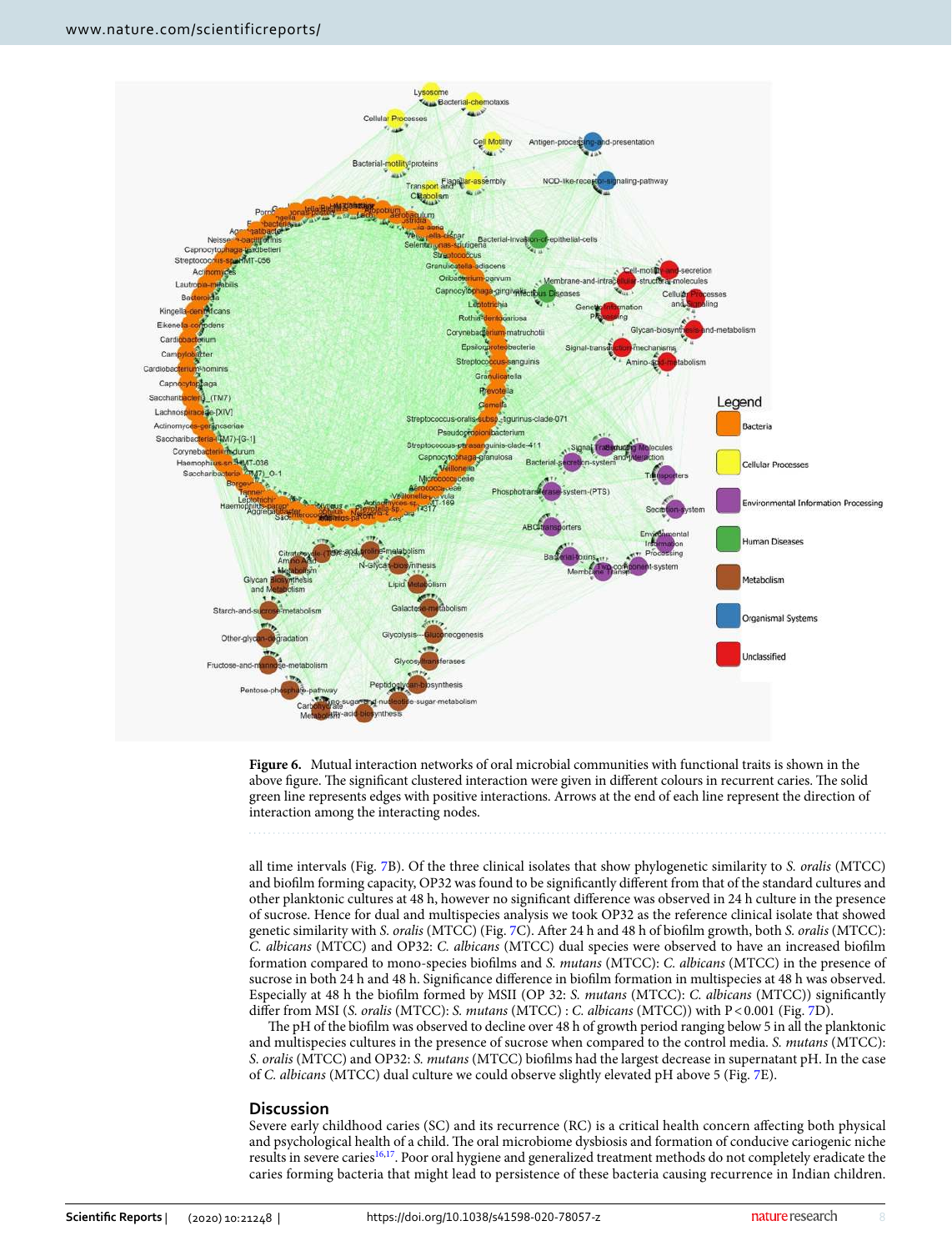

<span id="page-8-0"></span>**Figure 7.** (**A**) Similarity UPGAMA tree of BOX-PCR patterns of 5 bacterial strains belonging to S. oralis isolated from SECC patients along with the standard S. oralis MTCC culture. (**B**) Biomass production assay for standard MTCC cultures both planktonic and multispecies in BHI broth for various time interval. (**C**) Analysis of Biofilm formation by crystal violet assay for standard and isolated culture in the presence and absence of 1% sucrose. (**D**) Comparative analysis of biofilm formation by crystal violet assay of standard culture and isolated culture OP32 in the presence or absence of C. albicans. MS-I (S. oralis MTCC + S. mutans MTCC + C. albicans), MS-II (OP32 + S. mutans MTCC + C. albicans) (**E**) Comparative analysis on effect of pH upon addition of sucrose in planktonic, dual and mixed species at 10 h, 24 h, and 48 h for both standard cultures and OP32. Statistical significance was evaluated using Tukey's multiple comparisons test. P-values: \* < 0.05, \*\* < 0.01, \*\*\*  $< 0.001$ .

High-throughput sequencing methods were used in this study to untap the hidden diversity[13](#page-12-12) and its varied abundance among CF, SC and RC children in India. In general, we observed varied diversity of bacteria among the study groups. We could observe high bacterial diversity in SC as compared to CF group contradicting earlier reports<sup>[4](#page-12-3),[18](#page-13-0)-20</sup> (Fig. [1B](#page-2-0)) while RC group was found to exhibit low diversity of bacteria enriched with late colonizers. Notably we also encountered very low diversity of bacteria in sample P19 from RC that was found to be enriched with Firmicutes (98.30%). The low diversity in RC is in corroboration with previous studies<sup>[18](#page-13-0)[,20](#page-13-1)</sup>. However, differences in beta diversity analysis revealed there could be varied proportion of taxa in RC form that of CF and SC (Fig. [1](#page-2-0)B). This might be the consequence of significantly higher metabolic activities of microbiota that contribute to host-microbiome interaction when compared with SC and CF, triggering its survival in the unique ecological niche in RC. However, significant correlation was not found between gender and any other oral demographic status with caries occurrence, similar to earlier finding<sup>[21](#page-13-2)</sup>.

Most of the caries microbiome related studies are based on saliva samples<sup>[22](#page-13-3)</sup> because it is a patient friendly non-invasive approach and is easy to collect. However, this may not address the complete details of potential microbial community composition, as it varies at different intraoral sites due to the diversified ecological niche present in oral cavity[23](#page-13-4). In this study, the samples collected from the lesions of carious dentine gives an insight into the variation in diversity of bacteria as well as its notable community interaction in both SC and RC condition. To the best of our knowledge, the current study provides a preliminary snapshot of the tooth biofilm microbiome variation of Indian children affected by severe early childhood caries and its recurrence. About 80% of OTU based taxonomical identification constitutes to the core microbiome (Fig. [5A](#page-6-0)) of the study group which includes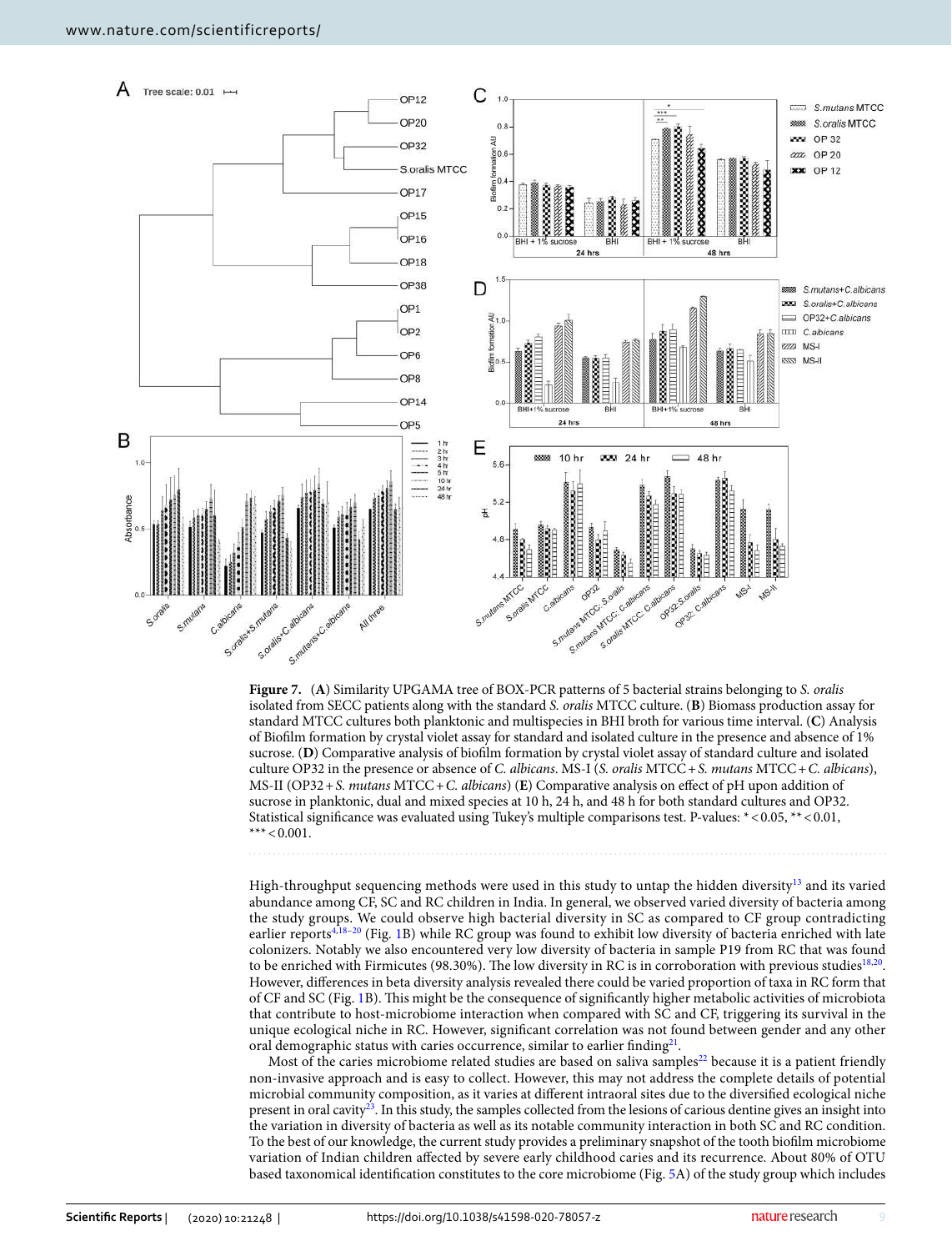the representation from almost all the reported phyla except for Fusobacteria found abundance in RC and SC groups. This clearly indicates that presence of *Fusobacteira* plays a vital role in caries formation and progression. The decrease in abundance of dominant phyla like Firmicutes, Proteobacteria in such a way CF > SC > RC corroborated with the reported low diversity of bacteria occurring upon caries progression<sup>[19,](#page-13-5)[20](#page-13-1)</sup>. The observed correlation of interspecies between the low abundant heterogenic oral microbiome and the resultant niche pH might play a determining role in caries formation and its recurrence. Our study showed significant variations in low abundant species among all the study groups which may act as a potential biomarker. Late colonizers like Prevotella saccharolytica, Campylobacter gracilis, Pseudomonas, Neisseria oralis, Coriobacteriaceae, Atopobium, Bergeylla, Fusobacterium HMT 203, Scardovia wiggsiae, Selenomonas flueggei, Stomatobaculum, Oribacterium parvum, Parvimonas and Peptostreptococcaceae in SC and its maintenance in RC (Fig. S6) shows its capability of being key pathogens in the severity of the disease. This augments the keystone hypothesis, that relative abundance of prevalent taxon may not be strongly attributed to the progression of caries[15](#page-12-14). Co-occurrence network analysis exhibits positive association among these microbes and also with that of the early colonizers emphasizing their role in severity of caries, predicting an incomplete elimination of these microbes from the caries niche with current therapeutic methods<sup>[20](#page-13-1),[24](#page-13-6)</sup>.

Among the oral commensals the dysbiosis of Streptococcus plays a pivotal role in caries formation and progression. However, the relative abundance of S. mutans was very low in our observation on Indian children, though it has been reported as a pioneer in caries forming bacteria<sup>[25,](#page-13-7)[26](#page-13-8)</sup>. We could find only 5% of S. *mutans* in the SC microbiome and 2% in RC (Fig. S1B,C) which clearly indicates the scarcity of S. mutans in advanced caries, as seen before<sup>[6,](#page-12-5)[19,](#page-13-5)[27](#page-13-9)</sup>. Whereas the non-mutan Streptococcus and S. oralis subsp. tigurinus clade 071 was found to be abundant in all the study groups subjected in this report, particularly high in RC (Fig. S2). The specific biochemical activities in Streptococcus oralis subsp. tigurinus clade 071 is not clearly understood, however, its significant abundance in caries depicts a possible overlap in biochemical properties of acting as a flux and  $Al^{24}$  $Al^{24}$  $Al^{24}$  activity that helps in quorum sensing similar to S. oralis.

In vitro analysis of the clinical isolates on biofilm formation supports this. The clinical isolates OP32, OP12 and OP20 were found closely related to S. oralis (MTCC) by genetic fingerprinting analysis using BOX PCR that helps to identify the bacterial strains at species level<sup>[28,](#page-13-10)[29](#page-13-11)</sup>. Clinical isolates closer to S. oralis MTCC might be S. oralis subsp. tigurinus clade 071 as seen from the NGS data analysis and closer phylogenetic clade. These oral isolates are supposed to be the subgroup of S. oralis as seen earlier<sup>[30](#page-13-12)</sup>. The positive growth interaction between the OP32 with the non-biofilm forming clinical isolates show that the interspecies interaction is significant in the SECC microbiome. Further, the increased biofilm formation in co-culture of S. oralis and OP32 with the major cariogen S. mutans under high sucrose environment show the cariogenic interrelation between the spe-cies, as observed earlier<sup>[31,](#page-13-13)[32](#page-13-14)</sup>. Also high pH reduction in the dual culture S. mutans: S. oralis and S. mutans: OP32 co-culture suggests its role in acidification of oral niche.

Additionally the interaction of interkingdom microbe C. albicans enhances the biofilm forming capability in both standard and clinical isolates. Recent report states that the glucans produced by  $g t f R$  mediates crosskingdom interaction between C. albicans and S. oralis which in turn have positive effect on stronger biofilm matrix formation<sup>[31](#page-13-13)</sup>. Similarly, we observed increased biofilm formation by S. *oralis* MTCC and OP32 in the presence of C. albicans both in dual and multispecies especially in the presence of sucrose and positively correlated with incubation time.

Increased level of starch and sucrose metabolism along with metabolites like ABC transporters, Phosphotransferase system, Two Component system in functional prediction analysis and its positive interaction with S. oralis subsp. tigurinus clade 071 (Fig. [6\)](#page-7-0) supports our in vitro findings. These processes support an acidic environment that might allow growth of low abundant bacteria like Micrococceae, Abiotrophia defectiva, Granulicaterlla elegans, Aerococcaceae and Carnobacteriaceae. Moreover, the interaction network analysis on Two Component System which is one of the key player of biofilm formation (Fig. S8) clearly shows that S. oralis subsp. tigurinus clade 071 positively correlates with TCS and anaerobic late colonizers like Capnocytphaga leadbetteri, Capnocytphaga granulosa and Aggrgatibacter. These in turn may exhibit positive interaction with signal transduction mechanisms inviting other bacteria to interact with the biofilm more firmly and might cause the severity of the conditions.

However high abundance of other Streptococcus genera in SC and RC groups and its co-occurrence with other disease causing microbes and metabolic pathways exemplifies that the untapped species level diversity of Streptococcus still exists in the oral cavity that contributes to a greater extent in caries formation and progression. Based on the observations we envisage that Streptococcus oralis subsp. igurinus clade 071 initially colonize the tooth surface, with its carbohydrate metabolism with EPS production resulting in increased quorum sensing signals that invite other unidentified Streptococcus making the environment more acidic and further allows all the other middle and late colonizers to form a strong network that leads to demineralization and rupturing of teeth which may cause Severe early childhood caries.

Leptotrichia the third largest significant bacteria in RC group (Fig. S2) could be one of the key pathogens in RC because of its reported property to metabolize sucrose and its isomers with the help of PTS to lactic acid in the absence of S. mutans<sup>[33](#page-13-15)</sup>. Significantly high PTS in RC group (Fig. [6\)](#page-7-0) and its positive interaction with Leptotrichia in the network analysis (Fig. [7](#page-8-0)) in the current report gave a piece of clear evidence that Leptotrichia could create acidic niche, thereby inviting other acid tolerant bacteria such as Capnocytophaga, Aggregatibacter, Fusobacterium, Campylobacter, Granulicatella, Gemella and Prophyromonas (Fig. S9). Association of these bacteria develops a strong network of complex microbial associations that may resist any treatment methods resulting in recurrence.

Unusually, among other abundant species, we found a potent cariogen *V. parvula*<sup>[34](#page-13-16)[–37](#page-13-17)</sup> high in CF individuals compared to RC and SC (Figs. [3](#page-4-0), S2). The inability of V. parvula to enhance caries formation in these CF indi-viduals could be linked with the high abundance of non-cariogenic arginolytic bacteria Neisseria and V. dispar<sup>[38](#page-13-18)</sup> in the CF oral microbiome that might neutralize the acidification of the niche through arginine metabolism<sup>[19](#page-13-5)</sup>.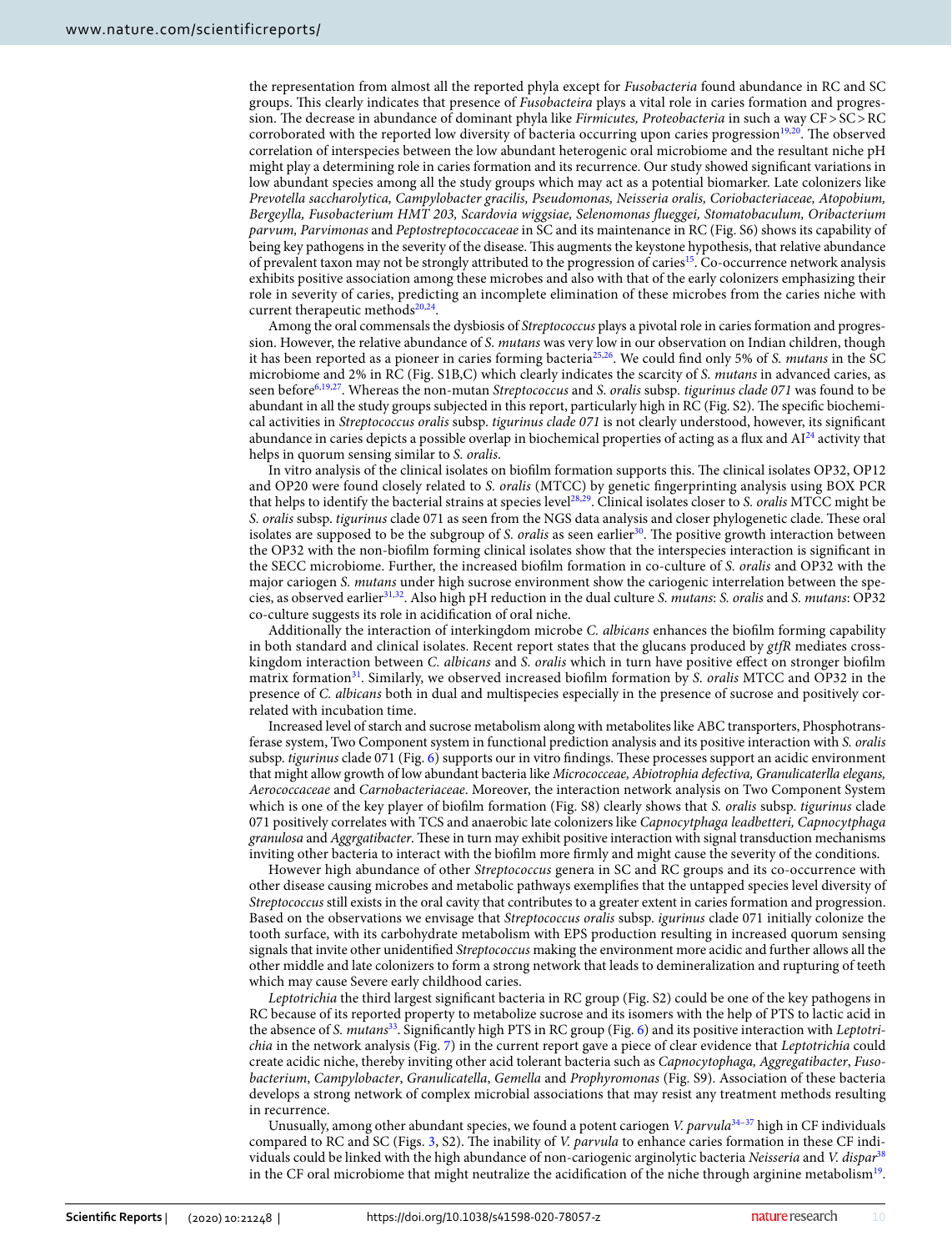The PICRUST analysis showed high arginine metabolism in the CF group, possibly from the profound Neisseria and V. dispar in CF (Fig. S5B). Occurrence of Micrococcaceae and Bifidobacteriaceae in SC and RC groups, and not in CF shows its intrinsic role in caries formation and especially recurrence condition. We found that Micrococcaceae interacts positively with most of the reported facultative anaerobes and with the major predicted carbohydrate metabolism like starch and sucrose, fructose and mannose and amino acid metabolism. This could play a critical role in metabolism of carbohydrate even in the anaerobic environment of SC children that could maintain the acidic niche. The abundance of Bifidobacterium in RC corroborated with its fluoride resistance property with the help of bifid shunt, a bypass pathway, under fluoride inhibition of enolase to reduce the pH<sup>[39](#page-13-19)</sup> that could lead to recurrent caries.

The co-aggregation of microbes is of prime importance among oral commensals dysbiosis that leads to com-plex network of biofilm formation resulting in caries manifestation<sup>[24](#page-13-6)</sup>. Most of the core microbiome exhibited positive interaction with each other, indicting the microbes are mutually benefiting from each other's metabolites. Co-occurrence network analysis showed that the interaction between microbes resulting in recurrence is not a single large hub, instead, several inter-related hubs of co-occurrence and mutual exclusion. Significant hubs like Pseudomonas, Bergeyella show mutual exclusion and Neisseria shows positive interaction with most of the bacteria. Prominent bacteria like Actinomyces, Neisseria, Fusobacterium, Corynebacterium, Prevotella, Bifidobacteria, Olesenella, Selenomonas, Oribacterium and Gracillibacter form a complete network of early, middle and late colonizers both in high and low abundant with different kinds of interactions depicting their role of heterogeneity in recurrence as well as severe caries (Fig. S3A). V. tobetuensis, one of the early colonizers possess very high autoinducer 2 activity, a strong quorum sensor<sup>[40](#page-13-20)</sup>, co-aggregated to Fusobacterium in recurrent groups which could be a potent quorum sensing bacteria in the microbiome of Indian children especially in RC. This is supported by the increased sugar metabolism that resulted in increased Glycan biosynthesis in RC (Fig. [6](#page-7-0)) forming a strong matrix of biofilm with the help of bridging bacteria like Fusobacteria and Corneybacerium to link the early and late colonizers in the biofilm (Fig.  $S3B$ )<sup>[1](#page-12-0),[41](#page-13-21)</sup>. A different bridging bacteria Corynebacterium matruchotii and Corynebacterium durum which produce acid from mannitol and galactose<sup>[42](#page-13-22)</sup> family were found high in RC. This has a long filamentous structure that acts as an anchoring site for other microbes<sup>[1,](#page-12-0)[2](#page-12-1)</sup>. Early colonizers like Capnocytophaga leadbetteri, Haemophilus, Streptococcus and late colonizers like Oribacterium, Prevotella, Capnocytophaga sputigena were interacting with Corynebacterium rather than Fusobacterium, while the abundance of Fusobacterium was more. This might add a demographic effect in the Indian population, as well as synergistic or competitive effect between Fusobacteria and Corynebacteria (Fig. S3).

As most of the earlier studies on dental caries have focused on the dysbiosis in oral microbiome<sup>[20](#page-13-1)[,36](#page-13-23)</sup>, wherein functional properties of these species in causing caries and its recurrence is contentious<sup>[6](#page-12-5)</sup>. Positive interactions among the predicted carbohydrate metabolism and quorum sensing systems like ABC transport system, TCS, PTS with that of middle and late colonizers like Prevotella, Cardiobacterium, Carnobacteriaceae, Selenomonas, Prophyromonas, Micrococcaceae, Rothia, Bifidobacterium, Corynebacterium, Oribacterium, Lachnoanaerobaculum, Actinomyces and Saccharibacteria (TM07) could be correlated to the pathway of energy flow among these microbes that could enhances the severity of the condition by enriching more number of aciduric or acidogenic bacteria and evading the treatment method due to complexity of the bacteria present at that particular ecological niche. Significant difference in flagellar assembly between caries free and caries condition could be related to the abundance of late colonizer Selenomonas and also other flagellated organisms. Positive associations of three members of CPR phyla members Gracillibacteria GN02, Absconditabacteria SR1 and Saccharibacteria TM7 with that of three study groups CF and SC, RC respectively was observed. These findings are in line with the studies that proved the role of SR1 with  $H_2S$  production<sup>[43](#page-13-24)</sup> and TM7 as obligate symbiont with Actinomyces species in oral disease conditions[44](#page-13-25). From this study we could infer that GN02 could be considered as a potential biomarker for the healthy status and TM7 for caries status of oral cavity (Fig. [4\)](#page-5-0).

Thus, from the results, we observed the significant interaction among overrepresented and underrepresented bacteria and the functional metabolic interrelationship is essential in SC as well as its recurrence. In Indian children, we observed different combinations of middle and late colonizers in the polymicrobial system with the presence or absence of the so far reported early colonizers. This tends to develop a strong network of microbial association in caries condition that could develop resistance against most of the treatment methods and also nullifies the effect of resident bacteria that are trying to regain the acid environment which leads to the recurrent condition.

#### **Conclusion**

Severe Early Childhood Caries is a chronic and prevalent disease that affects the overall growth of the children, and recurrence after treatment persists also in adulthood. This study reports the nature and heterogeneity of microbiome in the dentine micro-ecological niche among the healthy and caries affected children in Indian subpopulations. This will help to develop some simple and cost effective solutions to treat this disease. Increased depth of high throughput sequencing analysis allowed us to identify significant high and low abundant bacteria and its co-occurrence towards the aetiology of caries formation and its recurrence in Indian children. From our study, we understood that S. oralis subsp. tigurinus clade 071 is the prevalent and significant among caries affected Indian children instead of S. mutans and is a potent cariogen. Detailed investigation of S. oralis subsp. tigurinus clade 071 towards caries etiology and its inter-kingdom ecological interactions would deepen the knowledge about its persistence towards treatment method and how it evades the host immune system. The biomarker and co-occurrence analysis have given a better insight on the contribution of low abundant bacteria towards the severity of the disease. Our findings significantly mitigate the understanding of changes in bacterial profile in response to interaction with the predictive functional traits especially quorum sensing signals at different stages of childhood caries. This has opened up new dimensions into the oral microbiome at the community level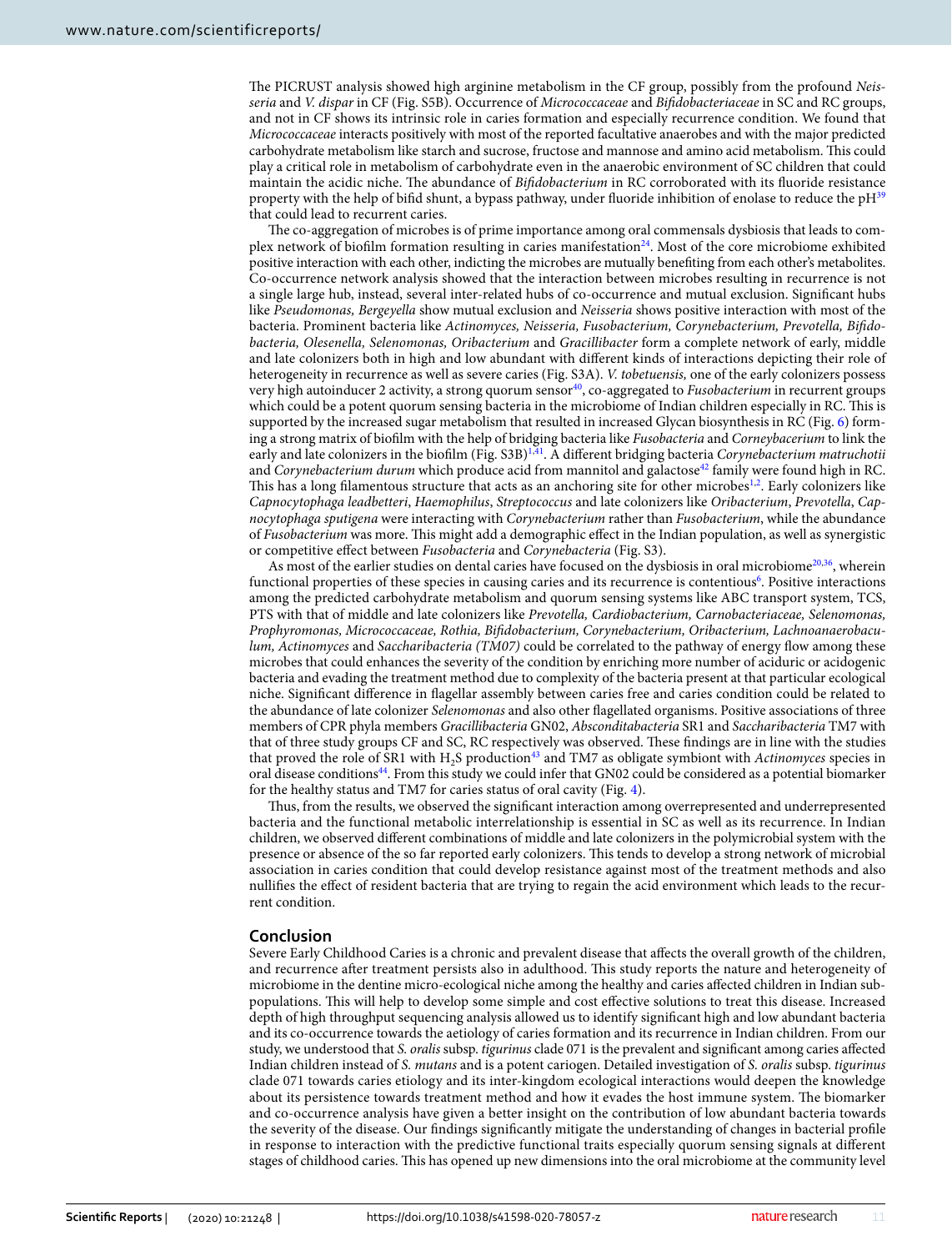under different micro-ecological niche to support future metabolomics and transcriptomic studies, coupled with functional assays, thereby contributing for the development of novel strategies to identify and manage the risk of caries in children.

#### **Materials and methods**

**Study subjects and sample collection.** The complete study was performed under informed consent from the parents concerned about the experimental and control group children following the World Medical Association Declaration of Helsinki guidelines. The Ethical Committee of K.S.R Institute of Dental Science and Research endorsed the design, protocol and informed written consent (132/KSRIDSR/EC/2016). Medically healthy children between the age group of 3–7 years who were reported between November 2016 and April 2018 at the Department of Pediatric Dentistry at K.S.R Institute of Dental Science and Research were recruited for this study. There was no genetic relationship among the individuals of both genders and they do not share a homogeneous living environment. Children treated with antibiotics within 3 months of the study visit were excluded. The dental health and hygiene of every subject in the study was assessed by a team of professional dentists satis-fying the DMFT index standards<sup>[45](#page-13-26)</sup>. A questionnaire on child's food habits, brushing habit, caries prevalence in their family, especially intake frequency of fermentable carbohydrates excluding their regular interval of meals like breakfast, lunch and dinner were also collected.

A total of 55 children were divided into three groups, 1. No clinical evidence of caries experience with zero DMFT was considered as Caries-Free (CF):  $n = 15$ , 2. Children with lesion and decayed teeth with DMFT ≥ 4 were considered as Severe Early Childhood Caries (SC): n = 20. 3. Children with secondary caries and filled teeth for primary caries were considered as Recurrent Early Childhood Caries (RC): n = 20. After thorough dental examination of the children by the dentist, the teeth were gently wiped with cotton rolls followed by gentle air stream to avoid saliva contamination and biofilm was obtained using soft ended swab (Himedia, India) according to the prescribed manual of procedures for Human Microbiome (http://hmpdacc.org/resources/tools\_pot.cols.  $\frac{\text{php}}{\text{php}}$  $\frac{\text{php}}{\text{php}}$  $\frac{\text{php}}{\text{php}}$  with minor modifications and transported to lab within 4 h of sample collection<sup>[46](#page-13-27)</sup>.

**DNA extraction from swab samples for metagenomic studies.** Bacterial DNA was extracted using QIAamp DNA microbiome Kit (Qiagen, Hilden, Germany) according to the manufacturer's instructions with minor modification in the pathogen lysis step to enhance better lysis Gram's positive and Gram's negative organisms. The enriched microbial DNAs were purified by ethanol precipitation. The DNA concentration was estimated spectrophotometrically using a NanoDrop spectrophotometer (Thermo Electron Corporation, USA), and molecular size was estimated by agarose gel electrophoresis. DNA samples that had passed the QC with NanoDrop concentration > 10 ng/µL was used for further processing. DNA samples were then stored at − 20 °C until further use.

**PCR amplification of the 16S rRNA gene and illumina sequencing.** The V3 and V4 regions of 16S rRNA were amplified using PCR with primers Pro341F-5′ CCT ACG GGNBGCASCAG; Pro805R-5′-GAC TAC NVGGGTATCTAATCC<sup>[47](#page-13-28)</sup>. PCR was carried out in 50 μL reaction volume, including 32.5 μL of ddH<sub>2</sub>O, 10 μL of  $10\times$  Taq buffer, 1 μL of 10 mM dNTPs, 0.5 μL of 50 mM MgCl<sub>2</sub>, 2 μL each of 10 μM forward and reverse primers and 1 unit of Taq DNA polymerase (Thermo Scientific, USA) and 20 ng of DNA at the following PCR conditions: initial denaturation at 98 °C for 30 s followed by 30 cycles of 98 °C for 15 s, 66 °C for 25 s and 72 °C for 30 s and an final extension at 72 °C for 10 min. Thus, amplified products were subjected to next generation sequencing  $(2 \times 250$  bp) at Scigenome Research Foundation using Illumina Miseq platform according to the manufacturer's instructions.

**Sequence analysis.** The reads obtained from Illumina platform were filtered to discard sequences with an average Phred score > 30 and sequences containing incorrect barcodes and/or lacking primer sequences. Filtered reads were de-replicated, followed by subsequent removal of singletons and identified chimeras and subjected to further analysis using QIIME pipeline (version  $1.9.1$ )<sup>[48](#page-13-29)</sup>. The processed reads were then clustered at 97% similarity using UCLUST to identify the species-level Operational Taxonomic Units (OTUs) and the reads were mapped to the filtered OTUs to determine the exact count of each OTU in each sample<sup>[49](#page-13-30)[,50](#page-13-31)</sup>. To determine the bacterial genera the OTUs were BLAST against the HOMD database for human oral bacteria<sup>[51](#page-13-32)</sup>. The species or phylotypes were identified by their HOMD identity. OTUs with less than 10 sequences were excluded from the analysis<sup>[37](#page-13-17)</sup>. The sequences which could not be assigned to a genus in HOMD (at 97% identity) were considered as the probable candidates that might be unique or novel in the oral cavity of the Indian populations.

**Biomarker and network analysis.** In order to identify the potential biomarker, LDA effect size (LEFSe) was performed to find out the differentially enriched taxa among the groups, the threshold for discriminative features was set to  $3.0<sup>52</sup>$  $3.0<sup>52</sup>$  $3.0<sup>52</sup>$  and the results were displayed in a cladogram and a bar graph<sup>[53](#page-13-34)</sup>. Krona plot was per-formed to find out the percentage of enriched taxa between groups<sup>[54](#page-13-35)</sup>. The functional prediction of microbiota was done with PICRUST. Only reads identified in closed reference picking were used for PICRUST analysis and aligned to the Kyoto Encyclopedia of Genes and Genomes (KEGG) data base<sup>[47](#page-13-28)</sup>. Co-occurrence network analysis was performed to understand the inter and intrarelationship of oral microbiome with its predicted functional potentials obtained from PICRUST analysis among the study groups using CoNet<sup>[55](#page-13-36)</sup> and the model was visual-ized using Cytoscape<sup>[56](#page-13-37)</sup> tool version 3.7.2.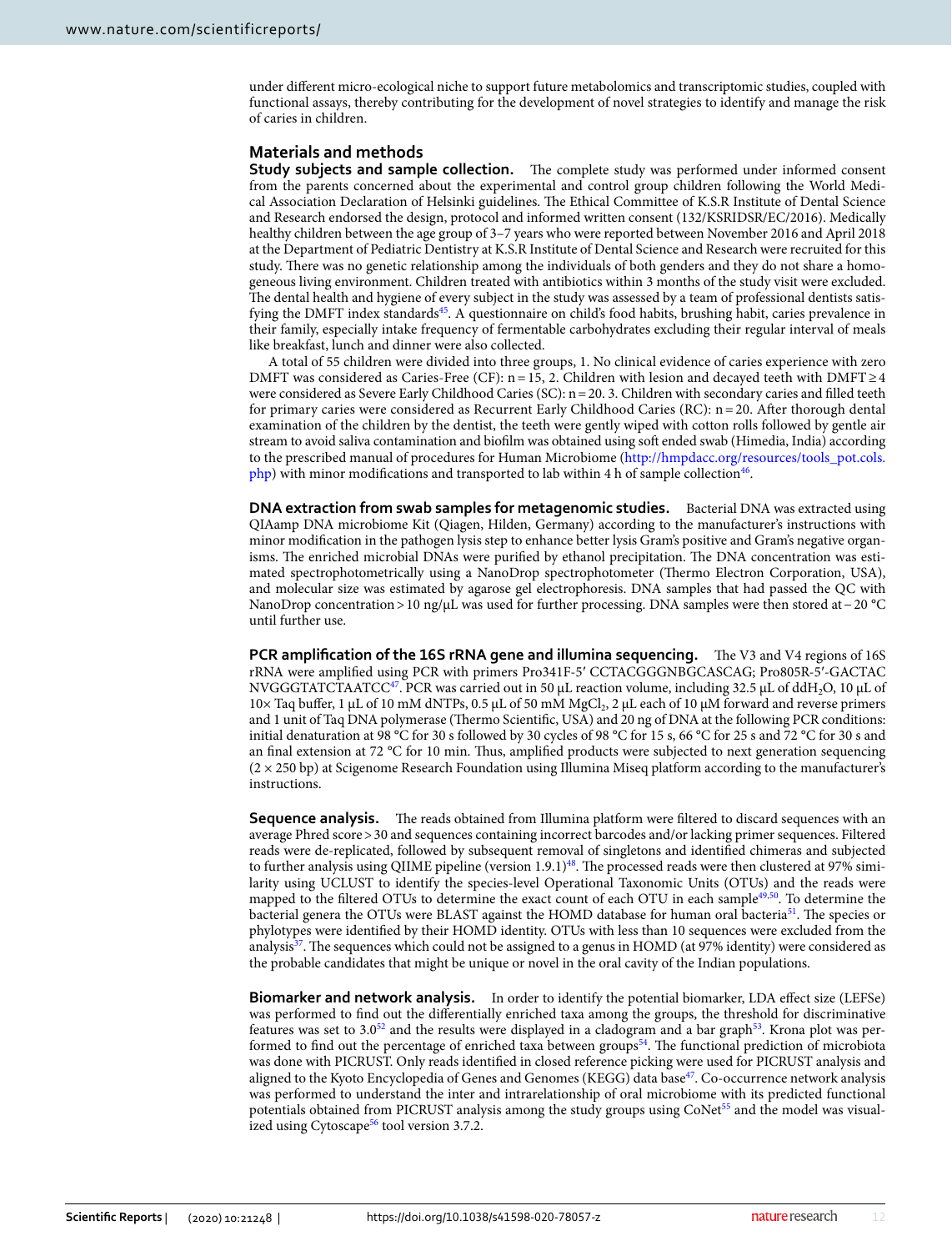**Bacterial strains, growth conditions, Biofilm formation and quantification.** The standard bacterial strains Streptococcus mutans 497T, Streptococcus oralis 2696, Candida albicans 1367T used in this study were obtained from the Microbial Type Culture Collection (MTCC), Chandigarh, India. All the microbial strains were cultured and maintained using culturing conditions given by MTCC. Clinical isolates were obtained from swab samples of caries affected children involved in this study in K.S.R. Dental Science and Research, Tiruchengode. The swab samples were cultured on blood agar (Himedia pvt Ltd, India) in order to isolate the alpha haemolytic Streptococcal strains. Thus isolated 40 strains were named as OP1-OP40 were cultured and maintained in Brain Heart Infusion (BHI) (Himedia pvt Ltd, India) media and stored as glycerol stock at − 80 °C for further use. To identify the biofilm forming isolates among the clinical cultures all the isolates were subjected to Congo Red Agar test as described earlier<sup>[57](#page-13-38)</sup>. Co-culture of the clinical isolates and standard colonies were performed in BHI agar. The co-culture growth was observed at 37 °C growth for 24 h<sup>[58](#page-13-39)</sup>. Biofilm was formed by pipetting out 10 µL of OD cultures for planktonic cells and equal concentration for dual and mixed cells on the wells of a flat-bottom tissue-culture treated 96-well microtiter plate containing 100μL of BHI broth. For some experiments the media were supplemented with 1% W/V sucrose. The plates were incubated statically for 24 h at 37 °C for biofilm formation. After incubation, the biofilm biomass by crystal violet assay and pH assay was performed as described previously<sup>[59](#page-13-40)</sup>.

**BOX PCR.** The 22-mer BOXAIR oligonucleotide was used to generate BOX-PCR profiles. Amplification reactions were performed in volume of 25 μL, containing 2 μM of BOX primer (5'-CTACGGCAAGGCGAC GCTGACG-3'), 200 μM dNTP, PCR reaction buffer (10 mM Tris Hcl, 50 mM Kcl, 1.5 mM Mgcl 2) 1.5 units of Taq DNA polymerase and template DNA 5 µL of bacterial cell at 10<sup>8</sup> CFU/mL. Amplification was performed using Lark thermocycler with the following PCR condition: initial denaturation step of 5 min at 94 °C followed by 40 cycles of 1 min at 94 °C, 1 min at 60 °C, and 1 min at 72 °C, and a final elongation step of 10 min at 72 °C followed by the analysis of BOX PCR fingerprint was done according to previous protocol<sup>[28](#page-13-10)</sup> and the tree was visualized using iTOL (Tree Of Life v1.0).

**Statistical analysis.** OTU table that was created by QIIME analysis contains raw counts were normalized to a relative abundance OTU table. Using this relative abundance, similar types of taxa were aggregated at the phylum, class, order, family, genus and species level[48](#page-13-29). Biodiversity between classified groups were examined using non-parametric Mann–Whitney and/chi-squared, Fisher's exact test. Significant differences in the alpha diversity indexes between the different groups ( $P < 0.05$ ) were identified by Student's t-test<sup>[46](#page-13-27)</sup>. Weighted Unifrac distance of OTU samples were used to perform PCoA to analyze the differences among groups (beta diversity). Differences in the Unifrac distances for pairwise comparisons among groups were determined using Multiple t-test and visualized by the construction of a box and whiskers plot. The correlation was evaluated by the Spearman Correlation. The graphical representation of the results was performed by using GraphPad Prism version 6.01 (GraphPad Software, La Jolla California USA).

#### **Data availability**

The raw reads generated in this study were deposited into the NCBI Sequence Read Archive (SRA) database under Bioproject Accession Number PRJNA454811.

Received: 5 February 2020; Accepted: 6 November 2020 Published online: 04 December 2020

#### **References**

- <span id="page-12-0"></span>1. Ferrer, M. D. & Mira, A. Oral biofilm architecture at the microbial scale. Trends Microbiol. **24**, 246–248 (2016).
- <span id="page-12-1"></span> 2. Mark Welch, J. L., Rossetti, B. J., Rieken, C. W., Dewhirst, F. E. & Borisy, G. G. Biogeography of a human oral microbiome at the micron scale. Proc. Natl. Acad. Sci. U.S.A. **113**, E791–E800 (2016).
- <span id="page-12-2"></span> 3. Fakhruddin, K. S., Ngo, H. C. & Samaranayake, L. P. Cariogenic microbiome and microbiota of the early primary dentition: a contemporary overview. Oral Dis. **25**, 982–995 (2019).
- <span id="page-12-3"></span> 4. Li, Y., Ge, Y., Saxena, D. & Caufield, P. W. Genetic profiling of the oral microbiota associated with severe early-childhood caries. J. Clin. Microbiol. **45**, 81–87 (2007).
- <span id="page-12-4"></span>5. Kothia, N. R. et al. Assessment of the status of national oral health policy in India. Int. J. Health Policy Manage. **4**, 575–581 (2015).
- <span id="page-12-5"></span>6. Zhu, C. et al. The predictive potentiality of salivary microbiome for the recurrence of early childhood caries. Front. Cell. Infect. Microbiol. **8**, 1–11 (2018).
- <span id="page-12-6"></span>7. Graves, D. T., Corrêa, J. D. & Silva, T. A. The oral microbiota is modified by systemic diseases. J. Dent. Res. **98**, 148–156 (2018).
- <span id="page-12-7"></span> 8. Bryan, N. S., Tribble, G. & Angelov, N. Oral microbiome and nitric oxide: the missing link in the management of blood pressure. Curr. Hypertens. Rep. **19**, 33 (2017).
- <span id="page-12-8"></span>9. Demmer, R. T. & Desvarieux, M. Periodontal infections and cardiovascular disease: the heart of the matter. J. Am. Dent. Assoc. **137**, S14–S20 (2006).
- <span id="page-12-9"></span> 10. Chen, B. et al. Variations in oral microbiome profiles in rheumatoid arthritis and osteoarthritis with potential biomarkers for arthritis screening. Sci. Rep. **8**, 17126 (2018).
- <span id="page-12-10"></span>11. Cobb, C. M. et al. The oral microbiome and adverse pregnancy outcomes. Int. J. Womens Health **9**, 551–559 (2017).
- <span id="page-12-13"></span><span id="page-12-12"></span><span id="page-12-11"></span> 12. Olsen, I. & Yamazaki, K. Can oral bacteria affect the microbiome of the gut?. J. Oral Microbiol. **11**, 1586422 (2019).
	- 13. Caporaso, J. G. et al. Ultra-high-throughput microbial community analysis on the Illumina HiSeq and MiSeq platforms. ISME J. **6**, 1621–1624 (2012).
	- 14. Ursell, L. K., Metcalf, J. L., Parfrey, L. W. & Knight, R. Defining the human microbiome. Nutr. Rev. **70**(Suppl 1), S38–S44 (2012).
	- 15. Hajishengallis, G., Darveau, R. P. & Curtis, M. A. The keystone-pathogen hypothesis. Nat. Rev. Microbiol. **10**, 717–725 (2012). 16. Aas, J. A., Paster, B. J., Stokes, L. N., Olsen, I. & Dewhirst, F. E. Defining the normal bacterial flora of the oral cavity. J. Clin. Micro-
- <span id="page-12-15"></span><span id="page-12-14"></span>biol. **43**, 5721–5732 (2005).
- <span id="page-12-16"></span>17. Kilian, M. et al. The oral microbiome—an update for oral healthcare professionals. Br. Dent. J. **221**, 657–666 (2016).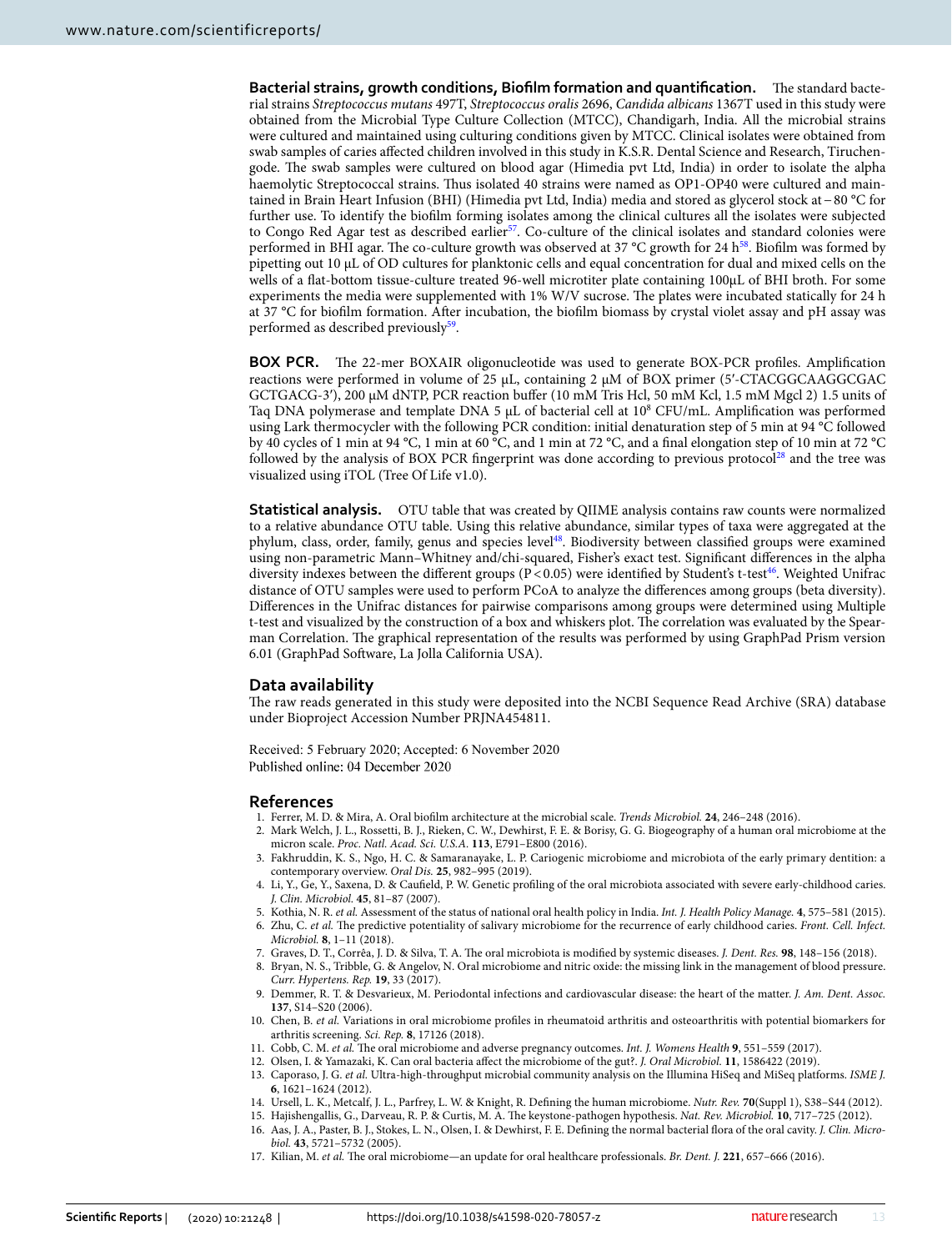- <span id="page-13-0"></span> 18. Ledder, R. G., Kampoo, K., Teanpaisan, R. & McBain, A. J. Oral microbiota in severe early childhood caries in Thai children and their families: a pilot study. Front. Microbiol. **9**, 1–10 (2018).
- <span id="page-13-5"></span> 19. Gross, E. L. et al. Bacterial 16S sequence analysis of severe caries in young permanent teeth. J. Clin. Microbiol. **48**, 4121–4128  $(2010)$
- <span id="page-13-1"></span>20. Hurley, E. et al. Comparison of the salivary and dentinal microbiome of children with severe-early childhood caries to the salivary microbiome of caries-free children. BMC Oral Health **19**, 13 (2019).
- <span id="page-13-2"></span> 21. Gomez, A. & Nelson, K. E. The oral microbiome of children: development, disease, and implications beyond oral health. Microb. Ecol. **73**, 492–503 (2017).
- <span id="page-13-3"></span>22. Yang, F. et al. Saliva microbiomes distinguish caries-active from healthy human populations. ISME J. **6**, 1–10 (2012).
- <span id="page-13-4"></span>23. Bik, E. M. et al. Bacterial diversity in the oral cavity of 10 healthy individuals. ISME J. **4**, 962–974 (2010).
- <span id="page-13-6"></span> 24. Bramhachari, P. V., Ahmed, V. K. S., Selvin, J. & Hassan, S. Quorum Sensing and Biofilm Formation by Oral Pathogenic Microbes in the Dental Plaques: Implication for Health and Disease BT—Implication of Quorum Sensing and Biofilm Formation in Medicine, Agriculture and Food Industry 129–140 (Springer, Singapore, 2019).
- <span id="page-13-7"></span> 25. Banas, J. A. & Drake, D. R. Are the mutans streptococci still considered relevant to understanding the microbial etiology of dental caries?. BMC Oral Health **18**, 129 (2018).
- <span id="page-13-8"></span> 26. Anderson, A. C. et al. In-vivo shift of the microbiota in oral biofilm in response to frequent sucrose consumption. Sci. Rep. **8**, 1–13 (2018).
- <span id="page-13-9"></span>27. Grover, V. Discriminating Life Forms in Oral Biofilms (IntechOpen, New York, 2018).
- <span id="page-13-10"></span> 28. Marques, A., Marchaison, A., Gardan, L. & Samson, R. BOX-PCR-based identification of bacterial species belonging to Pseudomonas syringae-P. viridiflava group. Genet. Mol. Biol. Genet. Mol. Biol. [https ://doi.org/10.1590/S1415 -47572 00800 01000 19](https://doi.org/10.1590/S1415-47572008000100019) (2008).
- <span id="page-13-11"></span> 29. Poonchareon, K., Pulsrikarn, C., Nuanmuang, N. & Khamai, P. Effectiveness of BOX-PCR in differentiating genetic relatedness among Salmonella enterica serotype 4,[5],12:i:- isolates from hospitalized patients and minced pork samples in northern Thailand. Int. J. Microbiol. **2019**, 5086240 (2019).
- <span id="page-13-12"></span> 30. Jensen, A., Scholz, C. F. P. & Kilian, M. Re-evaluation of the taxonomy of the Mitis group of the genus Streptococcus based on whole genome phylogenetic analyses, and proposed reclassification of Streptococcus dentisani as Streptococcus oralis subsp. dentisani comb. nov., Streptococcus tigurinus as Streptococcus oralis subsp. tigurinus comb. nov., and Streptococcus oligofermentans as a later synonym of Streptococcus cristatus. Int. J. Syst. Evol. Microbiol. **66**, 4803–4820 (2016).
- <span id="page-13-13"></span>31. Souza, J. G. S. et al. Role of glucosyltransferase R in biofilm interactions between Streptococcus oralis and Candida albicans. ISME J. **14**, 1207–1222 (2020).
- <span id="page-13-14"></span>32. Wang, C., van der Mei, H. C., Busscher, H. J. & Ren, Y. Streptococcus mutans adhesion force sensing in multi-species oral biofilms. NPJ Biofilms Microbiomes **6**, 25 (2020).
- <span id="page-13-15"></span> 33. Thompson, J. & Pikis, A. Metabolism of sugars by genetically diverse species of oral Leptotrichia. Mol. Oral Microbiol. **27**, 34–44 (2012).
- <span id="page-13-16"></span>34. Kanasi, E. et al. Clonal analysis of the microbiota of severe early childhood caries. Caries Res. **44**, 485–497 (2010).
- 35. Tanner, A. C. R. et al. Cultivable anaerobic microbiota of severe early childhood caries. J. Clin. Microbiol. **49**, 1464–1474 (2011).
- <span id="page-13-23"></span>36. Xu, L. et al. Dynamic alterations in salivary microbiota related to dental caries and age in preschool children with deciduous dentition: a 2-year follow-up study. Front. Physiol. **9**, 1–12 (2018).
- <span id="page-13-17"></span>37. Koopman, J. E. et al. Stability and resilience of oral microcosms toward acidification and candida outgrowth by arginine supplementation. Microb. Ecol. **69**, 422–433 (2015).
- <span id="page-13-18"></span> 38. Arif, N., Sheehy, E. C., Do, T. & Beighton, D. Diversity of Veillonella spp. from sound and carious sites in children. J. Dent. Res. **87**, 278–282 (2008).
- <span id="page-13-19"></span>39. Kaur, R., Gilbert, S. C., Sheehy, E. C. & Beighton, D. Salivary levels of Bifidobacteria in caries-free and caries-active children. Int. J. Paediatr. Dent. **23**, 32–38 (2013).
- <span id="page-13-20"></span>40. Mashima, I. & Nakazawa, F. The interaction between Streptococcus spp. and Veillonella tobetsuensis in the early stages of oral biofilm formation. J. Bacteriol. **197**, 2104–2111 (2015).
- <span id="page-13-21"></span> 41. Lif Holgerson, P., Öhman, C., Rönnlund, A. & Johansson, I. Maturation of oral microbiota in children with or without dental caries. PLoS ONE **10**, e0128534 (2015).
- <span id="page-13-22"></span> 42. Barrett, S. L., Cookson, B. T., Carlson, L. C., Bernard, K. A. & Coyle, M. B. Diversity within reference strains of Corynebacterium matruchotii includes Corynebacterium durum and a novel organism. J. Clin. Microbiol. **39**, 943–948 (2001).
- <span id="page-13-24"></span> 43. Aas, J. A. et al. Bacteria of dental caries in primary and permanent teeth in children and young adults. J. Clin. Microbiol. **46**, 1407–1417 (2008).
- <span id="page-13-25"></span> 44. Baker, J. L., Bor, B., Agnello, M., Shi, W. & He, X. Ecology of the oral microbiome: beyond bacteria. Trends Microbiol. **25**, 362–374  $(2017)$
- <span id="page-13-26"></span>45. Ismail, A. I. et al. The international caries detection and assessment system (ICDAS): an integrated system for measuring dental caries. Community Dent. Oral Epidemiol. **35**, 170–178 (2007).
- <span id="page-13-27"></span> 46. Xiao, C., Ran, S., Huang, Z. & Liang, J. Bacterial diversity and community structure of supragingival plaques in adults with dental health or caries revealed by 16S pyrosequencing. Front. Microbiol. **7**, 1145 (2016).
- <span id="page-13-28"></span>47. Langille, M. G. I. et al. Predictive functional profiling of microbial communities using 16S rRNA marker gene sequences. Nat. Biotechnol. **31**, 814–821 (2013).
- <span id="page-13-29"></span> 48. López-García, A. et al. Comparison of mothur and QIIME for the Analysis of rumen microbiota composition based on 16S rRNA amplicon sequences. Front. Microbiol. **9**, 3010 (2018).
- <span id="page-13-30"></span>49. Allali, I. et al. A comparison of sequencing platforms and bioinformatics pipelines for compositional analysis of the gut microbiome. BMC Microbiol. **17**, 194 (2017).
- <span id="page-13-31"></span> 50. Cole, J. R. et al. Ribosomal database project: data and tools for high throughput rRNA analysis. Nucleic Acids Res. **42**, D633–D642 (2014).
- <span id="page-13-32"></span>51. Chen, T. et al. The human oral microbiome database: a web accessible resource for investigating oral microbe taxonomic and genomic information. Database (Oxford) **2010**, baq013 (2010).
- <span id="page-13-33"></span>52. Segata, N. et al. Composition of the adult digestive tract bacterial microbiome based on seven mouth surfaces, tonsils, throat and stool samples. Genome Biol. **13**, R42–R42 (2012).
- <span id="page-13-34"></span>53. Segata, N. et al. Metagenomic biomarker discovery and explanation. Genome Biol. **12**, R60 (2011).
- <span id="page-13-35"></span> 54. Ondov, B. D., Bergman, N. H. & Phillippy, A. M. Interactive metagenomic visualization in a Web browser. BMC Bioinform. **12**, 385 (2011).
- <span id="page-13-36"></span>55. Faust, K. & Raes, J. CoNet app: inference of biological association networks using Cytoscape. F1000Research **5**, 1519 (2016).
- <span id="page-13-37"></span>56. Shannon, P. et al. Cytoscape: a software environment for integrated models of biomolecular interaction networks. Genome Res. 13, 2498-2504 (2003)
- <span id="page-13-38"></span>57. De Castro Melo, P. et al. Comparison of methods for the detection of biofilm formation by Staphylococcus aureus isolated from bovine subclinical mastitis. Braz. J. Microbiol. **44**, 119–124 (2013).
- <span id="page-13-39"></span>58. Koo, H., Xiao, J., Klein, M. I. & Jeon, J. G. Exopolysaccharides produced by Streptococcus mutans glucosyltransferases modulate the establishment of microcolonies within multispecies biofilms. J. Bacteriol. **192**, 3024–3032 (2010).
- <span id="page-13-40"></span> 59. Heersema, L. A. & Smyth, H. D. C. A multispecies biofilm in vitro screening model of dental caries for high-throughput susceptibility testing. High-throughput **8**, 14 (2019).